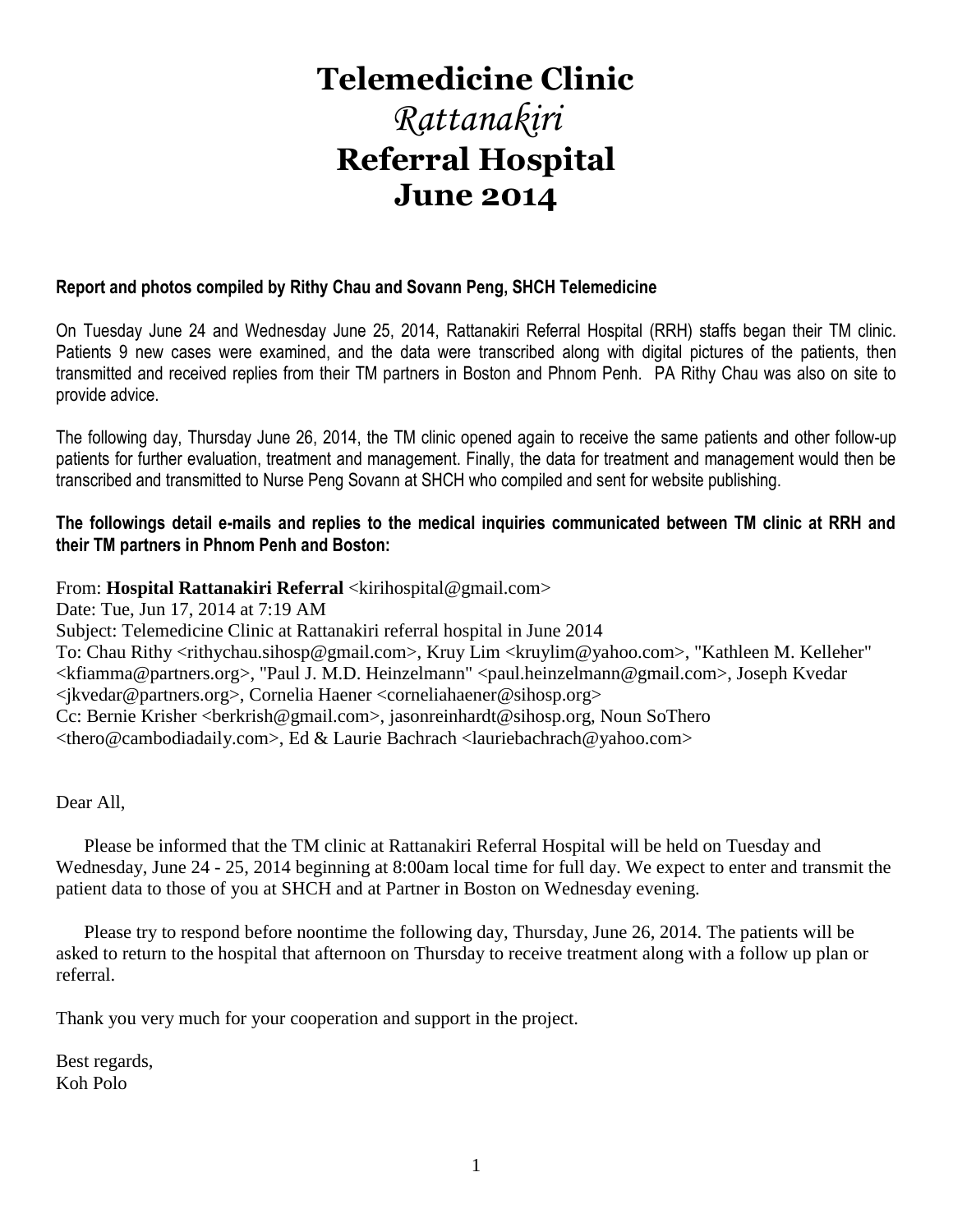From: Hospital Rattanakiri Referral <kirihospital@gmail.com>

Date: Wed, Jun 25, 2014 at 4:53 PM Subject: Rattanakiri TM Clinic June 2014, Case#1, KM#RK00458, 55M To: Chau Rithy <rithychau.sihosp@gmail.com>, Kruy Lim <kruylim@yahoo.com>, "Kathleen M. Kelleher" <kfiamma@partners.org>, "Paul J. M.D. Heinzelmann" <paul.heinzelmann@gmail.com>, Joseph Kvedar <jkvedar@partners.org> Cc: Bernie Krisher <berkrish@gmail.com>, jasonreinhardt@sihosp.org, Noun SoThero <thero@cambodiadaily.com>, Ed & Laurie Bachrach <lauriebachrach@yahoo.com>

Dear all,

There are nine new cases for Rattanakiri TM clinic in June 2014. This is case number one, KM#RK00458, 55M and photos.

Best regards, Polo/Sovann

## **Rattanakiri Provincial Hospital Telemedicine Clinic with Sihanouk Hospital Center of HOPE and Partners in Telemedicine**



**Patient: KM#RK00458, 55M (Village IV, Kachagn, Banlung, Rattanakiri)**

**Chief Complaint:** Fatigue, dizziness x 20 days

**HPI:** 55M, farmer, with past history of elevated blood sugar (over 200mg/dl) and treated with hypoglycemic medication for several days then when he felt better

and blood sugar checked with normal result, he stopped treatment. Until the past 20 days, he presented with symptoms of fatigue, dizziness, polyuria, polyphagia, numbness/tingling of hand and feet. He got consultation at private clinic, blood sugar was 236mg/dl, and was treated Metformin 500mg 1t po bid. He also reported of right knee swelling, warmth, erythema, morning stiffness for several days then the symptoms developed to right ankle and he got treatment with pain killer. He denied of diaphoresis, fever, cough, SOB, chest pain, syncope, and legs edema.

**PMH/SH:** Unremarkable

**Family Hx:** None

**Social Hx:** No cig smoking; Drinking alcohol 1/2L/day for over 10 years



**Medication:** as above

**Allergies:** NKDA

### **ROS:** Unremarkable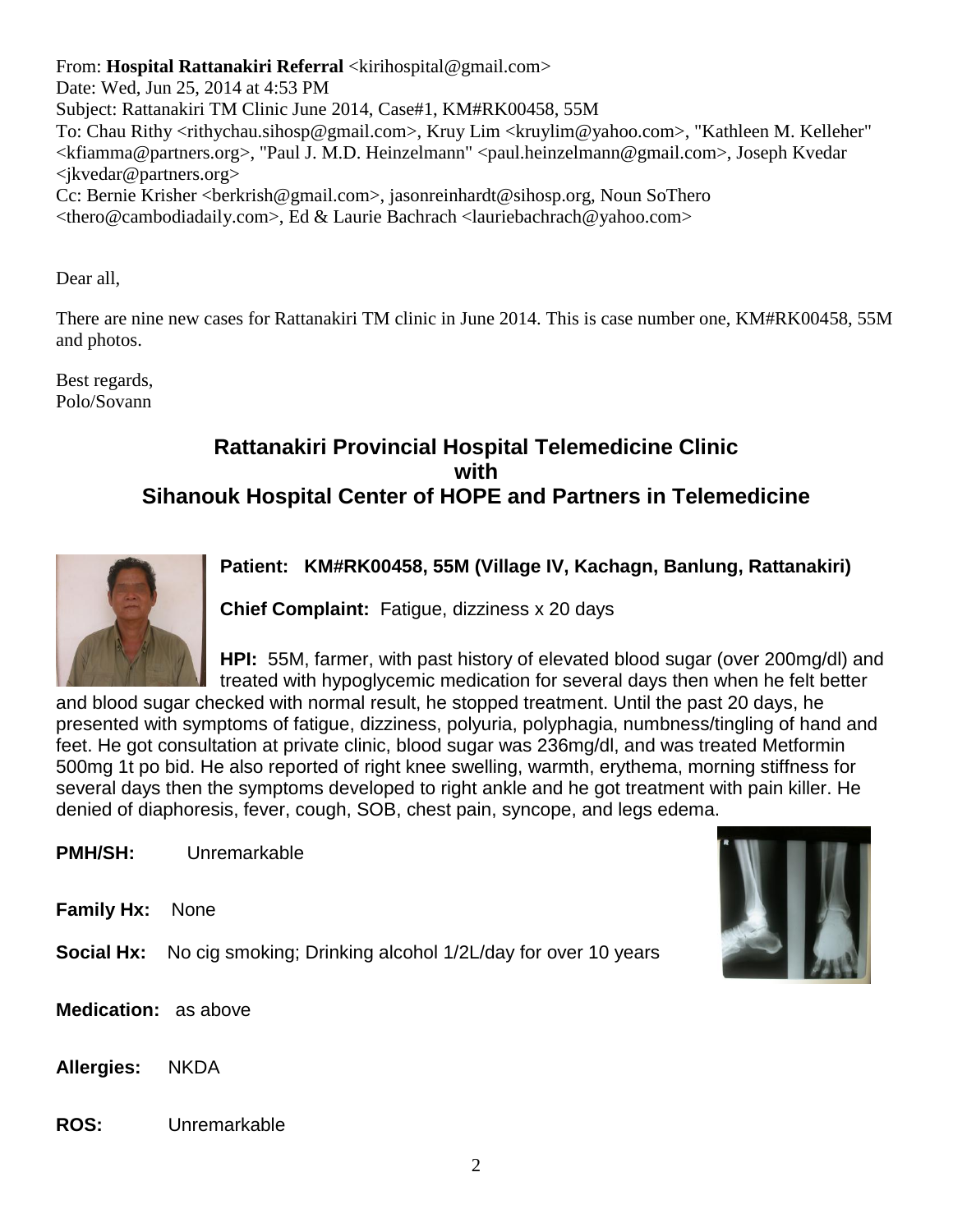**PE:**

**Vital Signs: BP: 132/94 P: 98 RR: 18 T: 37<sup>o</sup>C Wt: 74kg** 

**General:** Look stable

**HEENT:** No orophareangeal lesion, pink conjunctive, no thyroid enlargement, no neck lymph node palpable, no JVD

**Chest:** CTA bilaterally, no rales, no rhonchi; H RRR, no murmur

**Abdomen:** Soft, no tender, no distension, (+) bowel sound, no surgical scar

**Skin/Extremities:** Right ankle swelling, erythema, warmth, mild tender on palpation; no foot wound; positive dorsalis pedis and posterior tibial pulse

**MS/Neuro:** MS +5/5; motor intact; DTRs +2/4; normal gait; decreased sensory with light touch on feet

### **Lab/Study:**

RBS: 413mg/dl U/A: glucose 4+, no blood, no protein

FBS: 181mg/dl

Ankle X-ray attached

### **Assessment:**

- 1. DMII
- 2. Gouty Arthritis?
- 3. Osteoarthritis?

### **Plan:**

- 1. Metformin 500mg 1t po bid
- 2. Captopril 25mg 1/4t po bid
- 3. ASA 100mg 1t po qd
- 4. Ibuprofen 200mg 3t po tid for 5days
- 5. Educate on diabetic diet, foot care and regular exercise
- 6. Draw blood for CBC, Creat, Glucose, Uric acid and HbA1C at SHCH

### **Comments/Notes: Do you agree with my assessment and plan?**

### **Examined by: Nurse Sovann Peng Date: June 25, 2014**

Please send all replies to [kirihospital@gmail.com](mailto:kirihospital@gmail.com) and cc: to [rithychau.sihosp@gmail.com](mailto:rithychau@sihosp.org)

*The information transmitted in this e-mail is intended only for the person or entity to which it is addressed and may contain confidential and/or privileged material. Any review, retransmission, dissemination or other use of or taking of any action in reliance upon, this information by persons or entities other than the intended recipient is prohibited. If you received this e-mail in error, please contact the sender and delete material from any computer.*



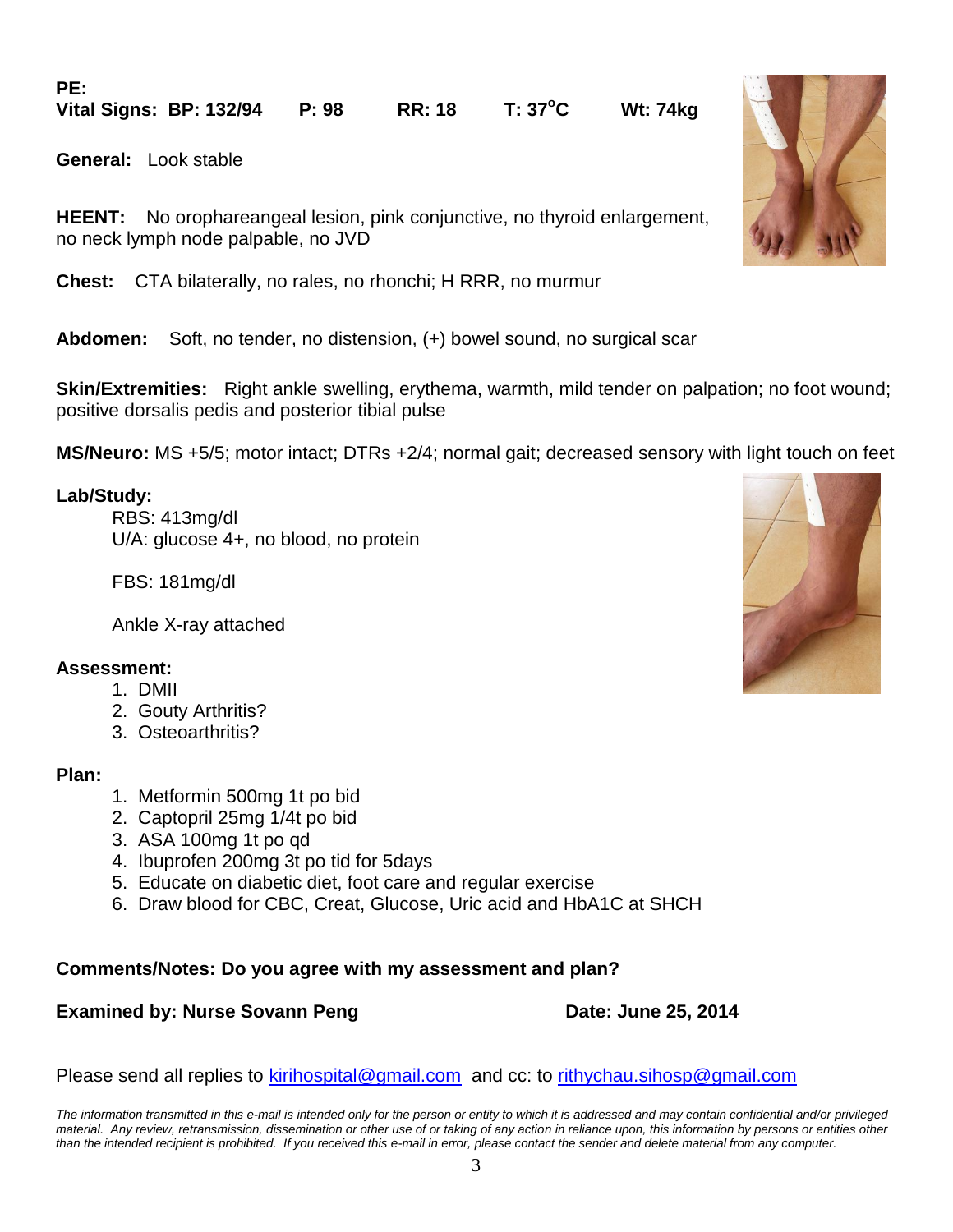From: Hospital Rattanakiri Referral <kirihospital@gmail.com> Date: Wed, Jun 25, 2014 at 4:56 PM Subject: Rattanakiri TM Clinic June 2014, Case#2, LS#RK00459, 51F To: Kruy Lim <kruylim@yahoo.com>, "Kathleen M. Kelleher" <kfiamma@partners.org>, "Paul J. M.D. Heinzelmann" <paul.heinzelmann@gmail.com>, Joseph Kvedar <jkvedar@partners.org>, Chau Rithy <rithychau.sihosp@gmail.com> Cc: Bernie Krisher <berkrish@gmail.com>, jasonreinhardt@sihosp.org, Noun SoThero <thero@cambodiadaily.com>, Ed & Laurie Bachrach <lauriebachrach@yahoo.com>

Dear all,

This is case number 2, LS#RK00459, 51F and photos.

Best regards, Polo/Sovann

### **Rattanakiri Provincial Hospital Telemedicine Clinic with Sihanouk Hospital Center of HOPE and Partners in Telemedicine**



**Patient: LS#RK00459, 51F (Oromeat Village, Labansirk, Banlung, Rattanakiri)**

**Chief Complaint:** Palpitation x 1 year

**HPI:** 51F, farmer, presented with symptoms of Palpitation (feeling of heart beating strong but she is not sure it is fast or slow) and associated with HA, neck tension,

blurred vision, and chest tightness. She said the attack frequent occurred at night, and denied of syncope, diaphoresis, orthopnea, cough. She went to consult in private clinic, BP:150/? , diagnosed with HTN and treated with Bisoprolol 10mg 1t po qd and Telmisartan 40mg + HCTZ 12.5mg 1t qd. She took this medicine only when she feels not good but it does not help her any much. She reports her heart rate sometimes decreased to less than 50/min.

**PMH/SH:** Unremarkable

**Family Hx:** Mother with HTN, father with PTB

**Social Hx:** No cig smoking, No EtOH, five children

### **Medication:**

- 1. Bisoprolol 10mg 1t po qd
- 2. Telmisartan 40mg + HCTZ 12.5mg 1t qd

**Allergies:** NKDA

|                                               | LSHRK004595F15404 | <b>INVEC</b>            |                         |  |
|-----------------------------------------------|-------------------|-------------------------|-------------------------|--|
| للخنا                                         |                   |                         |                         |  |
|                                               |                   | $\alpha$ V <sub>L</sub> |                         |  |
| <b>SEU</b>                                    |                   | <b>In V31</b>           |                         |  |
| $\frac{1}{2}$<br>HITTH AND AT Recording Paper |                   |                         |                         |  |
|                                               |                   |                         |                         |  |
|                                               |                   | ж                       |                         |  |
| $-1/4$                                        |                   | UG.                     |                         |  |
|                                               |                   |                         | Mediust Recording Paper |  |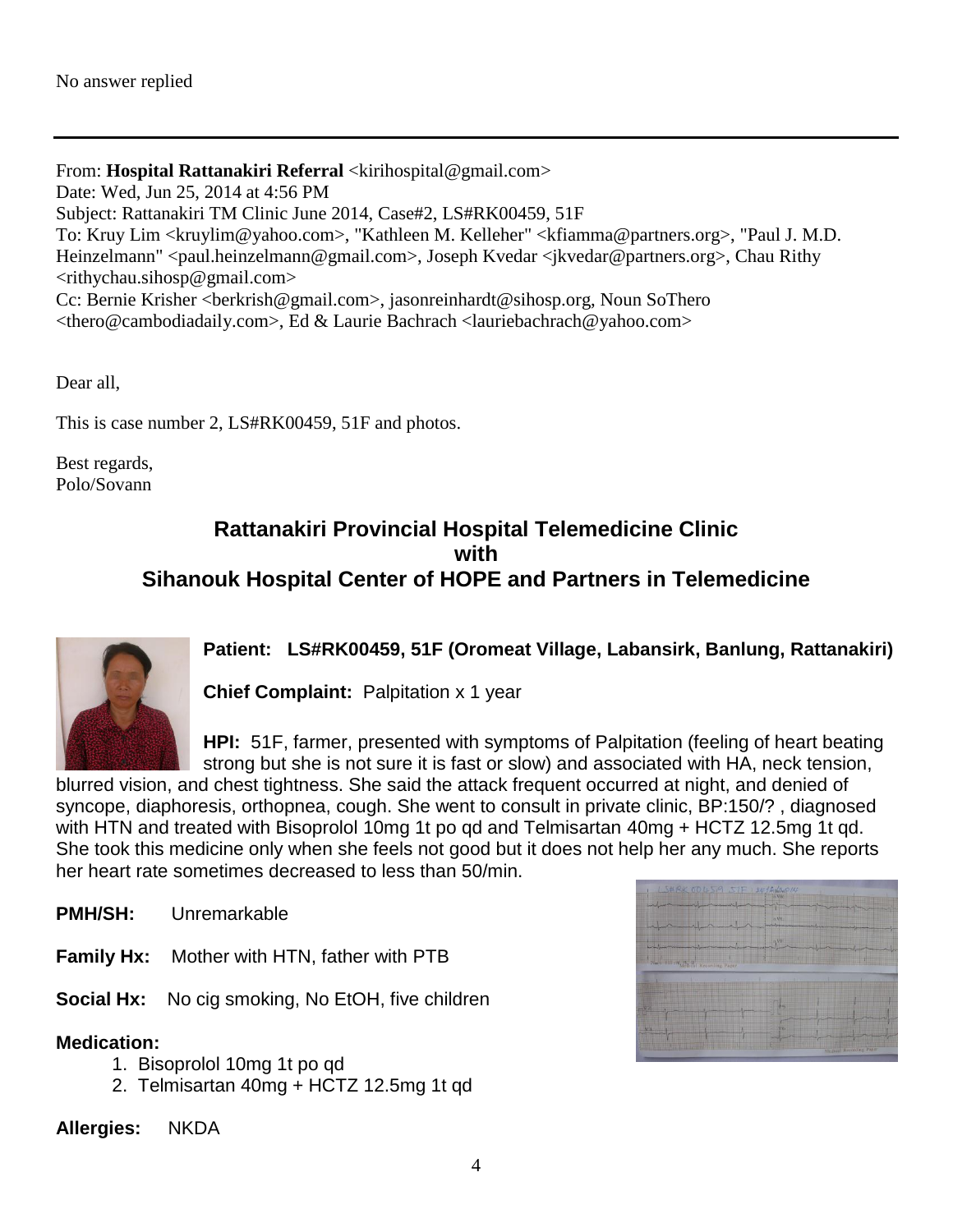**ROS:** Three years post menopause, normal appetite, normal bowel movement, normal urination

### **PE:**

**Vital Signs: BP: 128/83 P: 57 RR: 20 T: 36.4<sup>o</sup>C Wt: 64kg (V/S: BP: 127/82, HR: 69, Next day after Hold medicines)**

**General:** Look stable

**HEENT:** No orophareangeal lesion, pink conjunctive, no thyroid enlargement, no neck lymph node palpable, no JVD

**Chest:** CTA bilaterally, no rales, no rhonchi; H Bradycardia, Regular rhythm, no murmur

**Abdomen:** Soft, no tender, no distension, (+) bowel sound, no surgical scar

**Skin/Extremities:** No leg edema, no skin lesion; positive dorsalis pedis and posterior tibial pulse

**MS/Neuro:** MS +5/5; motor and sensory intact; DTRs +2/4; normal gait

**Lab/Study:** 

EKG attached

### **Assessment:**

- 1. Bradycardia (due to Bisoprolol)
- 2. History HTN

### **Plan:**

- 1. Hold all medicine in monitor blood pressure and HR
- 2. Draw blood for Electrolyte, Creat, Tot chole, Triglyceride and TSH at SHCH

### **Comments/Notes: Do you agree with my assessment and plan?**

### **Examined by: Nurse Sovann Peng Date: June 25, 2014**

Please send all replies to [kirihospital@gmail.com](mailto:kirihospital@gmail.com) and cc: to [rithychau.sihosp@gmail.com](mailto:rithychau@sihosp.org)

*The information transmitted in this e-mail is intended only for the person or entity to which it is addressed and may contain confidential and/or privileged material. Any review, retransmission, dissemination or other use of or taking of any action in reliance upon, this information by persons or entities other than the intended recipient is prohibited. If you received this e-mail in error, please contact the sender and delete material from any computer.*

From: Fang, Leslie S.,M.D. Sent: Wednesday, June 25, 2014 1:19 PM To: Fiamma, Kathleen M. Subject: RE: Rattanakiri TM Clinic June 2014, Case#2, LS#RK00459, 51F

EKG shows sinus bradycardia, presumably related to her beta blocker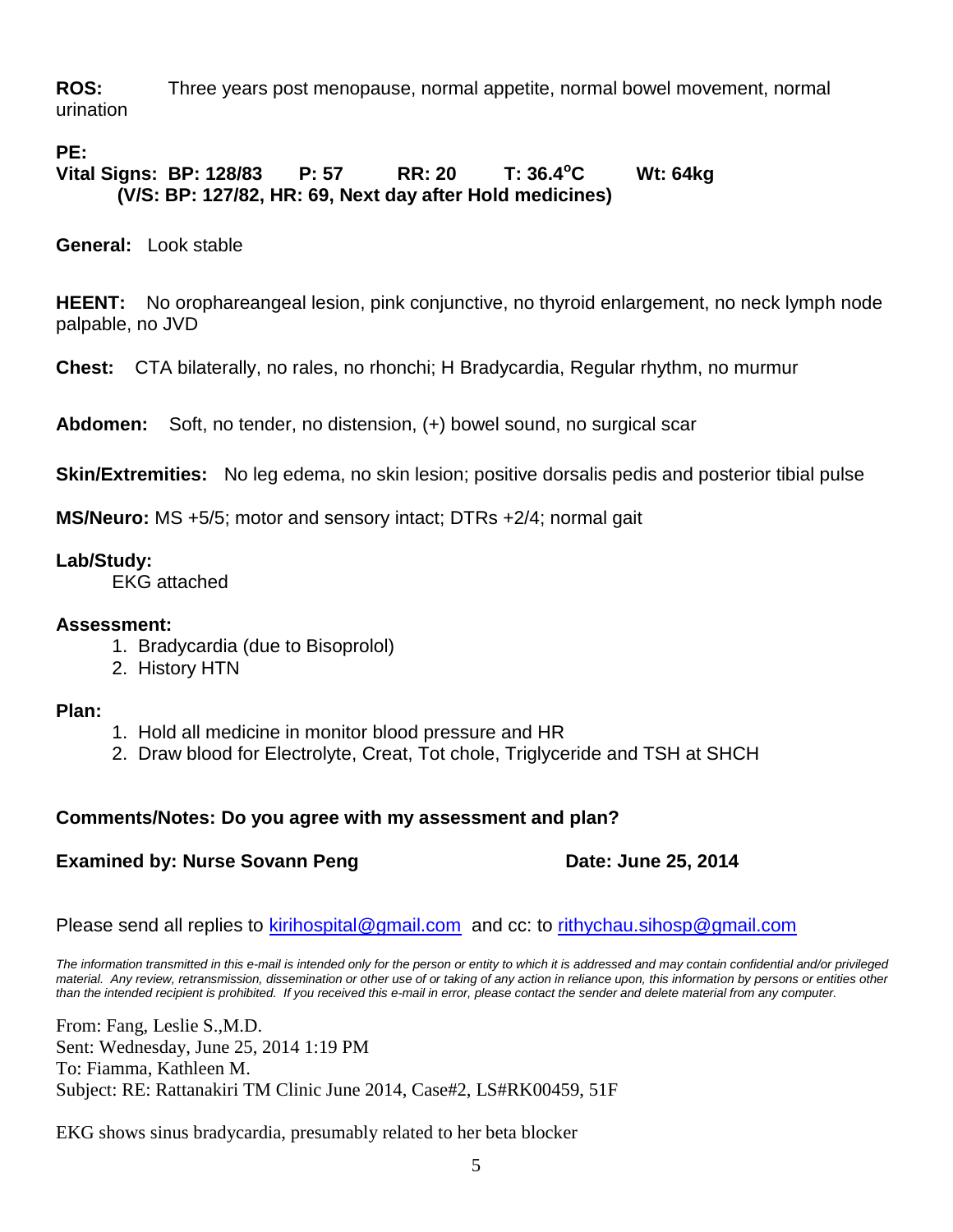There seems to be an element of depression in this lady. Not sure that we have a cause for her symptoms as described.

From: Hospital Rattanakiri Referral <kirihospital@gmail.com> Date: Wed, Jun 25, 2014 at 4:58 PM Subject: Rattanakiri TM Clinic June 2014, Case#3, BS#Rk00460, 69F To: "Kathleen M. Kelleher" <kfiamma@partners.org>, "Paul J. M.D. Heinzelmann" <paul.heinzelmann@gmail.com>, Joseph Kvedar <jkvedar@partners.org>, Chau Rithy <rithychau.sihosp@gmail.com>, Kruy Lim <kruylim@yahoo.com> Cc: Bernie Krisher <berkrish@gmail.com>, jasonreinhardt@sihosp.org, Noun SoThero <thero@cambodiadaily.com>, Ed & Laurie Bachrach <lauriebachrach@yahoo.com>

Dear all,

This is case number 3, BS#RK00460, 69F and photos.

Best regards, Polo/Sovann

### **Rattanakiri Provincial Hospital Telemedicine Clinic with Sihanouk Hospital Center of HOPE and Partners in Telemedicine**



**Patient: BS#RK00460, 69F (Akphivath Village, Labansirk, Banlung, Rattanakiri)**

**Chief Complaint:** Fatigue and blurred vision x 4months

**HPI:** 69F presented with symptoms of fatigue, blurred vision, numbness/tingling of feet but denied polyphagia, polydypsia, polyuria. She got consultation at private

clinic and blood sugar was over 300mg/dl. She got treatment with Diamicron 30mg 1t po bid. Now she denied of cough, SOB, fever, chest pain, diaphoresis, syncope, foot wound.

- **PMH/SH:** Elevated BP with prn Amlodipine 5mg 1t for 2years
- **Family Hx:** Sister with DMII and HTN
- **Social Hx:** Chewing tobacco, No cig smoking, No EtOH
- **Medication:** as above
- **Allergies:** NKDA
- **ROS:** Unremarkable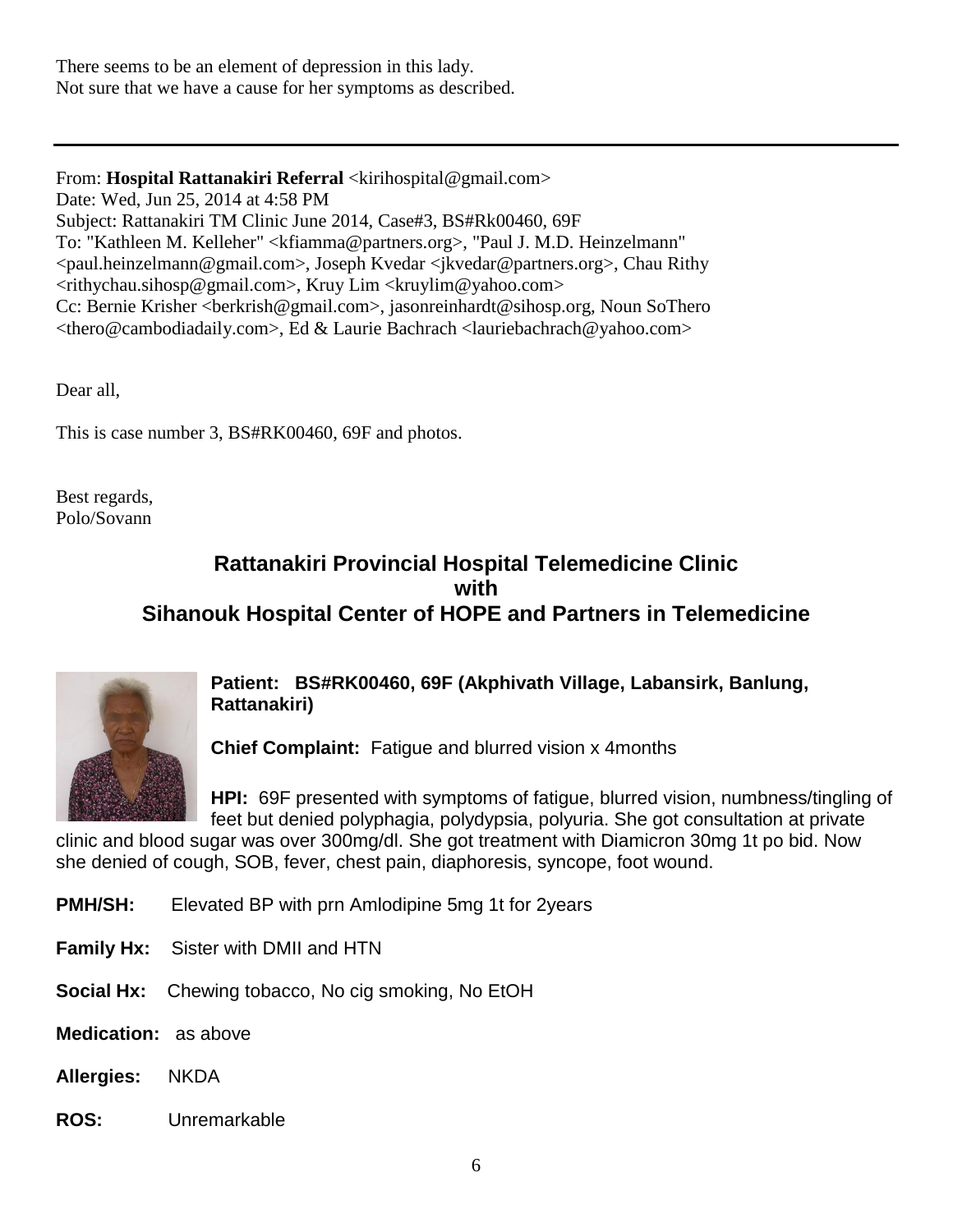**PE:**

**Vital Signs: BP: 135/87 P: 96 RR: 18 T: 37<sup>o</sup>C Wt: 40kg** 

**General:** Look stable

**HEENT:** No orophareangeal lesion, pink conjunctive, no thyroid enlargement, no neck lymph node palpable, no JVD

**Chest:** CTA bilaterally, no rales, no rhonchi; H RRR, no murmur

**Abdomen:** Soft, no tender, no distension, (+) bowel sound, no surgical scar

**Skin/Extremities:** No leg edema; no foot wound; positive dorsalis pedis and posterior tibial pulse

**MS/Neuro:** MS +5/5; motor and sensory intact; DTRs +2/4; normal gait

### **Lab/Study:**

FBS: 352mg/dl U/A: glucose 4+, protein trace, no blood, no ketone

### **Assessment:**

1. DMII

### **Plan:**

- 1. Diamicron 30mg 1t po bid
- 2. Metformin 500mg 1t po bid
- 3. Captopril 25mg 1/4t po bid
- 4. ASA 100mg 1t po qd
- 5. Educate on diabetic diet, foot care and regular exercise
- 6. Draw blood for Creat, Glucose, Transaminase and HbA1C at SHCH

### **Comments/Notes: Do you agree with my assessment and plan?**

### **Examined by: Nurse Sovann Peng Date: June 25, 2014**

Please send all replies to [kirihospital@gmail.com](mailto:kirihospital@gmail.com) and cc: to [rithychau.sihosp@gmail.com](mailto:rithychau@sihosp.org)

*The information transmitted in this e-mail is intended only for the person or entity to which it is addressed and may contain confidential and/or privileged*  material. Any review, retransmission, dissemination or other use of or taking of any action in reliance upon, this information by persons or entities other *than the intended recipient is prohibited. If you received this e-mail in error, please contact the sender and delete material from any computer.*

From: Tan, Heng Soon,M.D. Sent: Wednesday, June 25, 2014 1:41 PM To: Fiamma, Kathleen M. Subject: RE: Rattanakiri TM Clinic June 2014, Case#3, BS#Rk00460, 69F

She has uncontrolled diabetes and hypertension. Adding metformin and captopril makes sense to control blood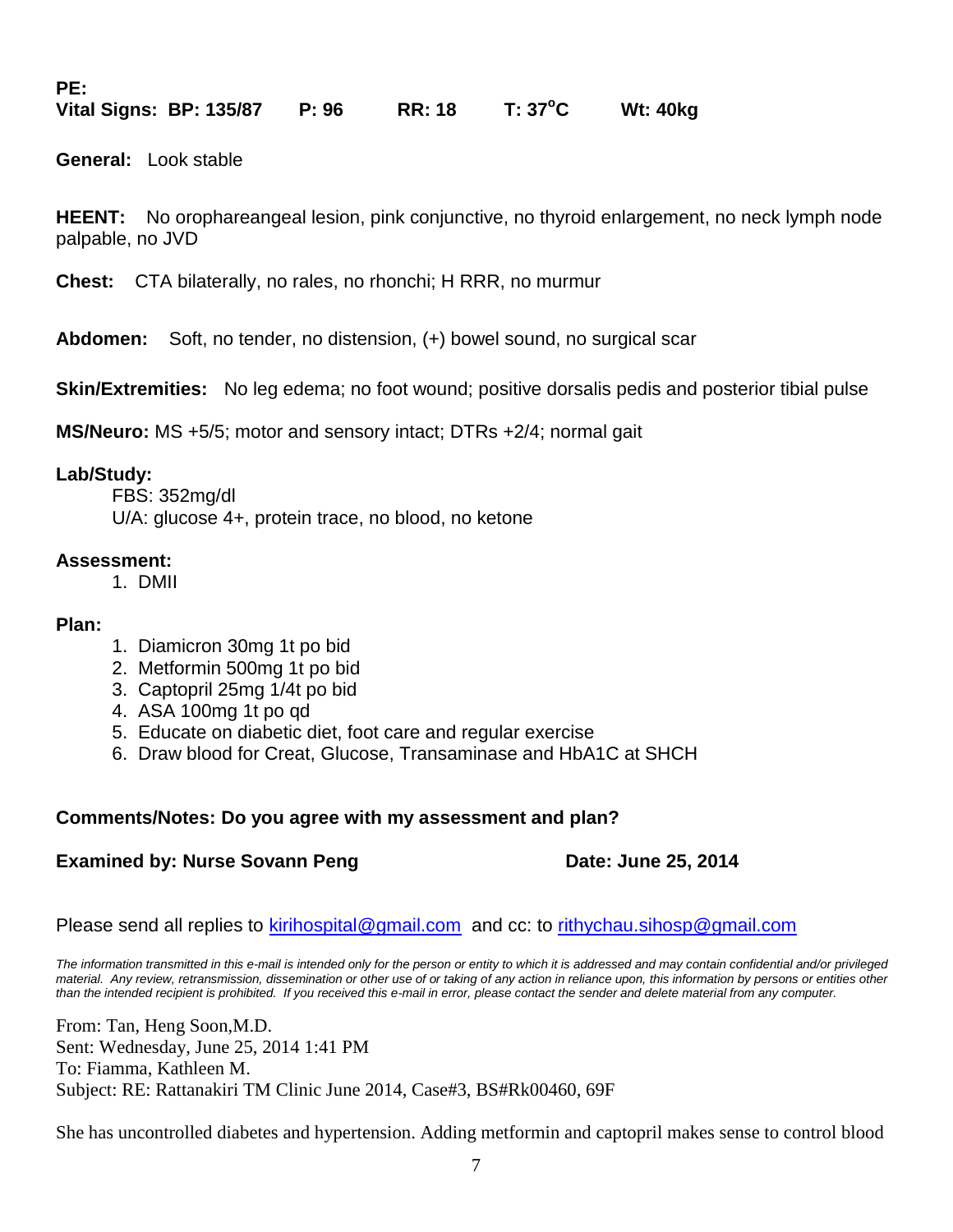pressure better and protect kidneys. However I would use captopril at a minimum dose of 25 mg twice daily to be effective for hypertension and bring blood pressure down to 130/80 or better.

Heng Soon Tan, MD

From: Hospital Rattanakiri Referral <kirihospital@gmail.com> Date: Wed, Jun 25, 2014 at 5:23 PM Subject: Rattanakiri TM Clinic June 2014, Case#4, CN#RK00461, 11F To: Cornelia Haener <corneliahaener@sihosp.org>, "Paul J. M.D. Heinzelmann" <paul.heinzelmann@gmail.com>, Joseph Kvedar <jkvedar@partners.org>, Chau Rithy <rithychau.sihosp@gmail.com>, Kruy Lim <kruylim@yahoo.com>, "Kathleen M. Kelleher"  $\leq$ kfiamma@partners.org> Cc: Bernie Krisher <berkrish@gmail.com>, jasonreinhardt@sihosp.org, Noun SoThero <thero@cambodiadaily.com>, Ed & Laurie Bachrach <lauriebachrach@yahoo.com>

Dear all,

This is case number 4, CN#RK00461, 11F and photos.

Best regards, Polo/Sovann

## **Rattanakiri Provincial Hospital Telemedicine Clinic with Sihanouk Hospital Center of HOPE and Partners in Telemedicine**



### **Patient: CN#RK00461, 11F (Thmey Village, Labansirk, Banlung, Rattanakiri)**

**Chief Complaint:** Neck mass x 5 days

**HPI:** 11F was brought by her mother complaining of a small neck mass which she thought it was a lymph node. It is on right side of the neck and increased in size to

about 3x3cm in five days. She has other symptoms pain, white productive cough. She denied of fever, poor appetite, SOB, no weight loss. She was brought to consult at private clinic and treated with 2 kinds of medicine.

- **PMH/SH:** Unremarkable
- **Family Hx:** No family member with TB
- **Social Hx:** Older sister among two siblings
- **Medication:** as above
- **Allergies:** NKDA

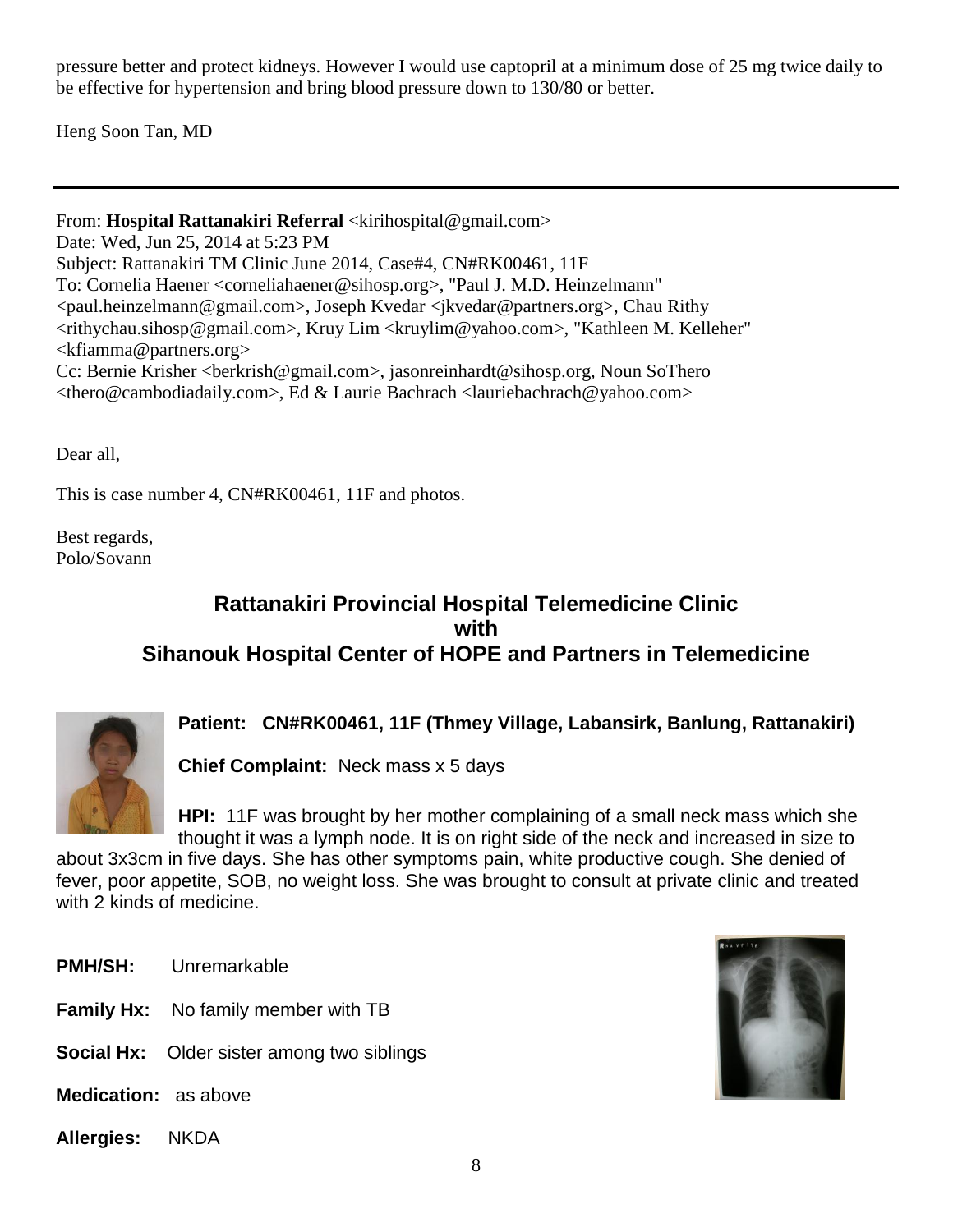**ROS:** Unremarkable

**PE:**

**Vital Signs: BP: / P: 90 RR: 22 T: 37<sup>o</sup>C Wt: 24kg** 

**General:** Look stable

**HEENT:** Mass size about 3x3cm on left side of the neck, mobile, tender on palpation; no neck lymph node palpable, No orophareangeal lesion, pink conjunctive, no thyroid enlargement; Ear exam with normal mucosa and intact tympanic membrane; Nose with normal turbinate and mucosa.

**Chest:** Rhonchi and coarse crackle; H RRR, no murmur

**Abdomen:** Soft, no tender, no distension, (+) bowel sound, no surgical scar

**Skin/Extremities:** No leg edema; no skin lesion

**MS/Neuro:** Unremarkable

### **Lab/Study:**

|     | WBC =16300/mm <sup>3</sup> | Creat $=0.9$ |  |
|-----|----------------------------|--------------|--|
|     | RBC $=4470000/mm^3$        | Glucos=84    |  |
|     | $Hb = 11g/dl$              | $K + = 4.8$  |  |
| Htc | $=32%$                     | $Na+ = 171$  |  |
|     | $P1t = 486000$             | $SGOT = 118$ |  |
|     |                            | $SGPT = 135$ |  |
|     | $FCD = 4hAE - 2hE$         |              |  |

ESR = 1h 45, 2h 60 Malaria smear: negative

CXR attached

### **Assessment:**

- 1. Pneumonia
- 2. TB lymph node?
- 3. Increased LFT

### **Plan:**

- 1. Clarithromycin 500mg 1/2t po bid
- 2. Ibuprofen 200mg 1t po bid x 5days
- 3. MTV 1t po qd
- 4. Send patient for AFB sputum smear
- 5. Draw blood for CBC, Lyte, Creat, LFT at SHCH

### **Comments/Notes: Do you agree with my assessment and plan?**

### **Examined by: Nurse Sovann Peng Date: June 25, 2014**

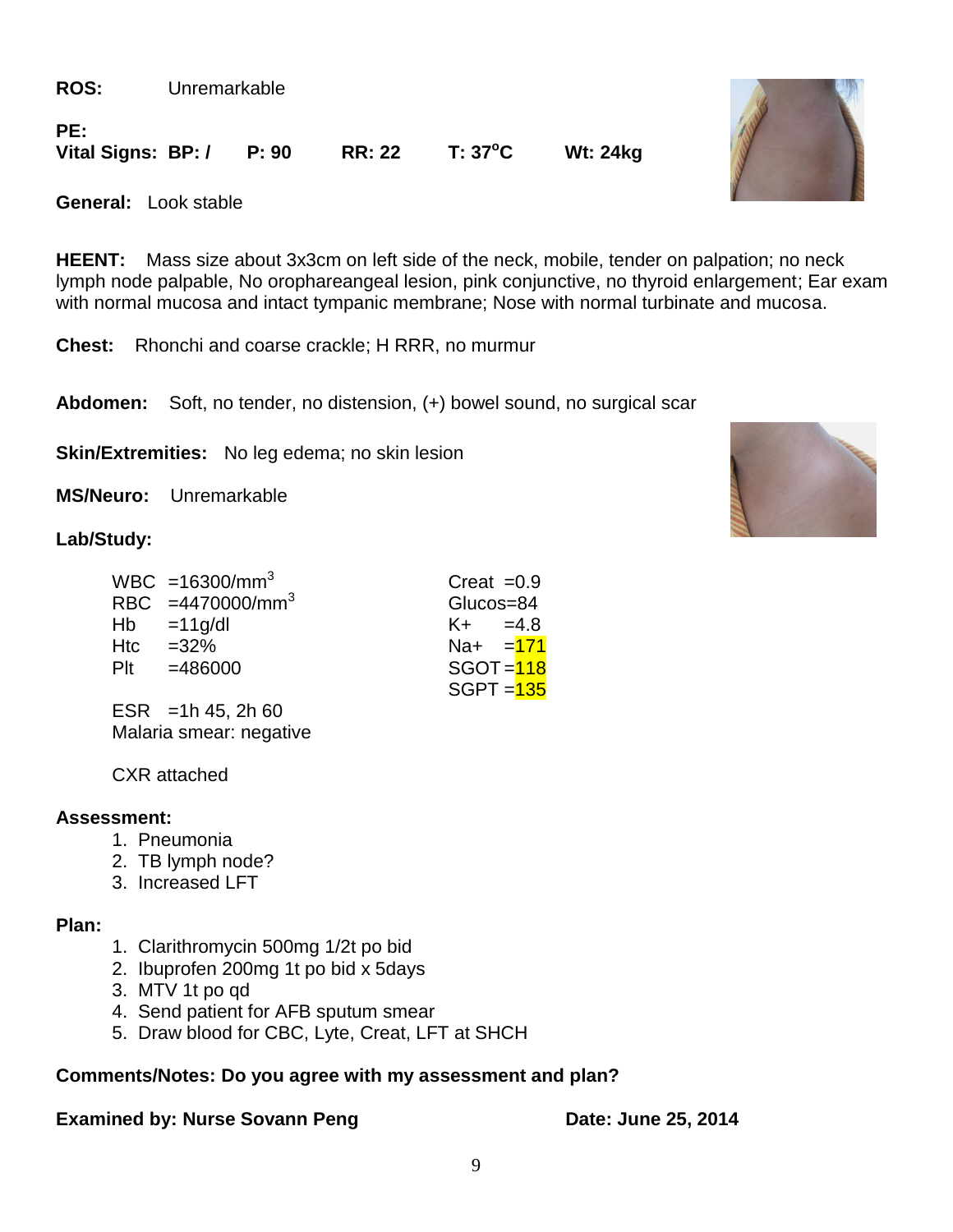### Please send all replies to [kirihospital@gmail.com](mailto:kirihospital@gmail.com) and cc: to [rithychau.sihosp@gmail.com](mailto:rithychau@sihosp.org)

*The information transmitted in this e-mail is intended only for the person or entity to which it is addressed and may contain confidential and/or privileged material. Any review, retransmission, dissemination or other use of or taking of any action in reliance upon, this information by persons or entities other than the intended recipient is prohibited. If you received this e-mail in error, please contact the sender and delete material from any computer.*

From: Kinane, Thomas B.,M.D. Sent: Wednesday, June 25, 2014 9:45 PM To: Fiamma, Kathleen M. Subject: Re: Rattanakiri TM Clinic June 2014, Case#4, CN#RK00461, 11F

Agree with plan – treat for pneumonia and rule out TB

Have you got the CXR

Bernard Kinane, MD

From: Hospital Rattanakiri Referral <kirihospital@gmail.com> Date: Thu, Jun 26, 2014 at 9:13 PM Subject: Re: FW: Rattanakiri TM Clinic June 2014, Case#4, CN#RK00461, 11F To: "Fiamma, Kathleen M." <KFIAMMA@partners.org> Cc: "work-rithychau.sihosp@gmail.com" <work-rithychau.sihosp@gmail.com>

Dear Dr. Bernard Kinane,

Did you not receive the CXR attached? This is her CXR.

Best regards, Sovann

From: **Cornelia Haener** <corneliahaener@sihosp.org> Date: Thu, Jun 26, 2014 at 3:31 PM Subject: RE: Rattanakiri TM Clinic June 2014, Case#4, CN#RK00461, 11F To: Hospital Rattanakiri Referral <kirihospital@gmail.com>, "Paul J. M.D. Heinzelmann" <paul.heinzelmann@gmail.com>, Joseph Kvedar <jkvedar@partners.org>, Chau Rithy <rithychau.sihosp@gmail.com>, Kruy Lim <kruylim@yahoo.com>, "Kathleen M. Kelleher"  $\langle k$ fiamma@partners.org $>$ Cc: Bernie Krisher <berkrish@gmail.com>, jasonreinhardt@sihosp.org, Noun SoThero <thero@cambodiadaily.com>, Ed & Laurie Bachrach <lauriebachrach@yahoo.com>

Dear Polo and Sovann, I agree with your assessment and management. LN TB would be on top of my list.

Kind regards Cornelia

From: Hospital Rattanakiri Referral <kirihospital@gmail.com> Date: Wed, Jun 25, 2014 at 5:25 PM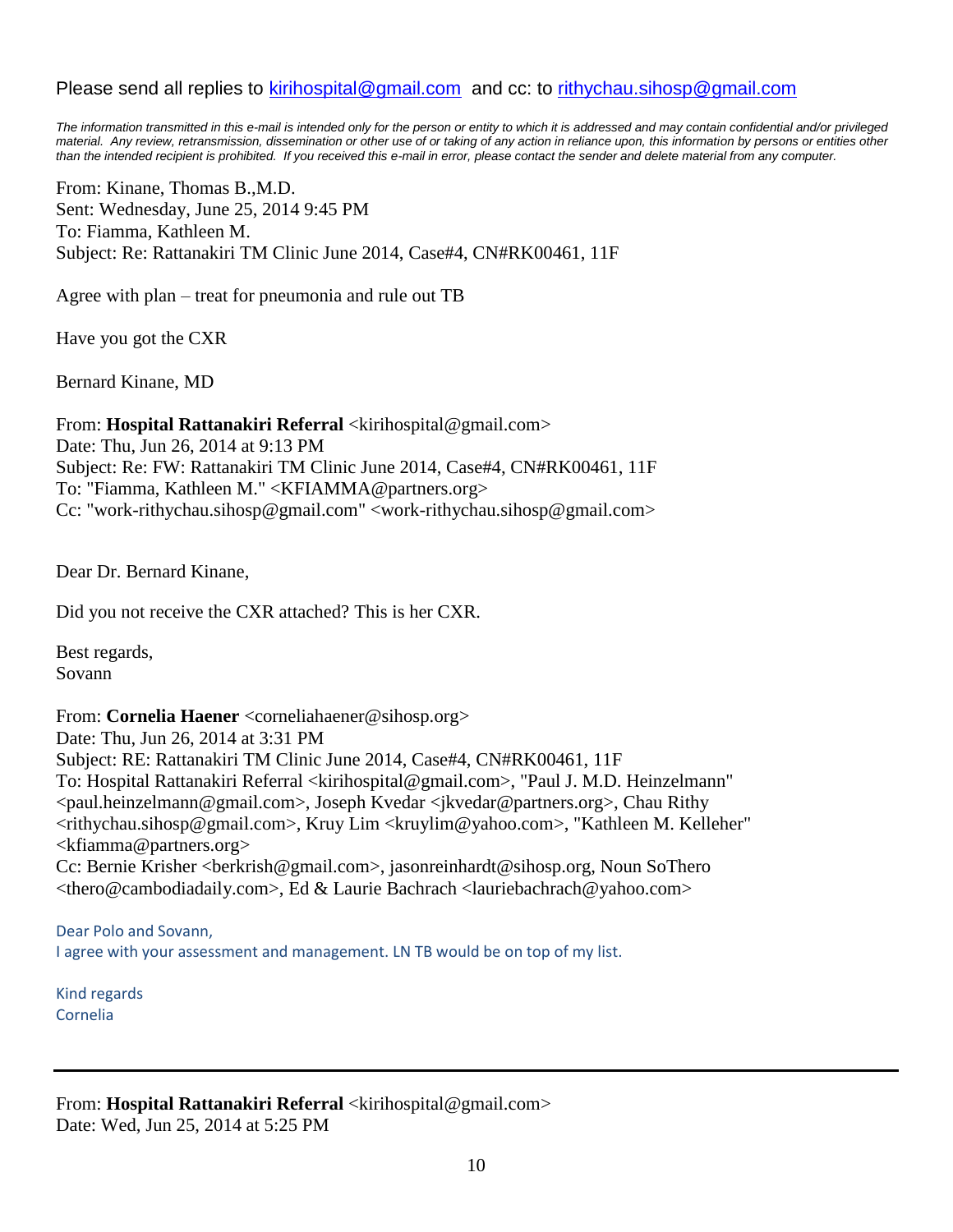Subject: Rattanakiri TM Clinic June 2014, Case#5, VK#RK00462, 38F To: Joseph Kvedar <jkvedar@partners.org>, Cornelia Haener <corneliahaener@sihosp.org>, Chau Rithy <rithychau.sihosp@gmail.com>, Kruy Lim <kruylim@yahoo.com>, "Kathleen M. Kelleher" <kfiamma@partners.org>, "Paul J. M.D. Heinzelmann" <paul.heinzelmann@gmail.com>, Bernie Krisher <berkrish@gmail.com>, jasonreinhardt@sihosp.org, Noun SoThero <thero@cambodiadaily.com>, Ed & Laurie Bachrach <lauriebachrach@yahoo.com>

Dear all,

This is case number 5, VK#RK00462, 38F and photos.

Best regards, Polo/Sovann

## **Rattanakiri Provincial Hospital Telemedicine Clinic with Sihanouk Hospital Center of HOPE and Partners in Telemedicine**



**Patient: VK#RK00462, 38F (Tes Anlung Village, Beung Kanseng, Banlung, Rattanakiri)**

**Chief Complaint:** Multipble skin lumps x 10y

**HPI:** 38F, housewife, presented with a small lump (bean size) on left forearm without pain, erythema. About seven years later, she developed multiple lumps on

both arms and leg. In these three years, she noticed of pain of lumps and generalized muscle pain when she developed fever. She went to consult in referral hospital and she was told the mass was too small to operate.

- **PMH/SH:** Unremarkable
- **Family Hx:** None

**Social Hx:** Casual drinking, No cig smoking, Five children

**Medication:** None

**Allergies:** NKDA

**ROS:** Weight loss 15kg/3y, poor sleeping, normal appetite, normal bowel movement, dysuria with frequent urination, no tremor, no heat intolerance; Skin rash with itchy on both arms and lesion after ants or mosquitoes bite

| PE: |                               |               |         |          |
|-----|-------------------------------|---------------|---------|----------|
|     | Vital Signs: BP: 115/67 P: 85 | <b>RR: 18</b> | T: 37°C | Wt: 46kg |

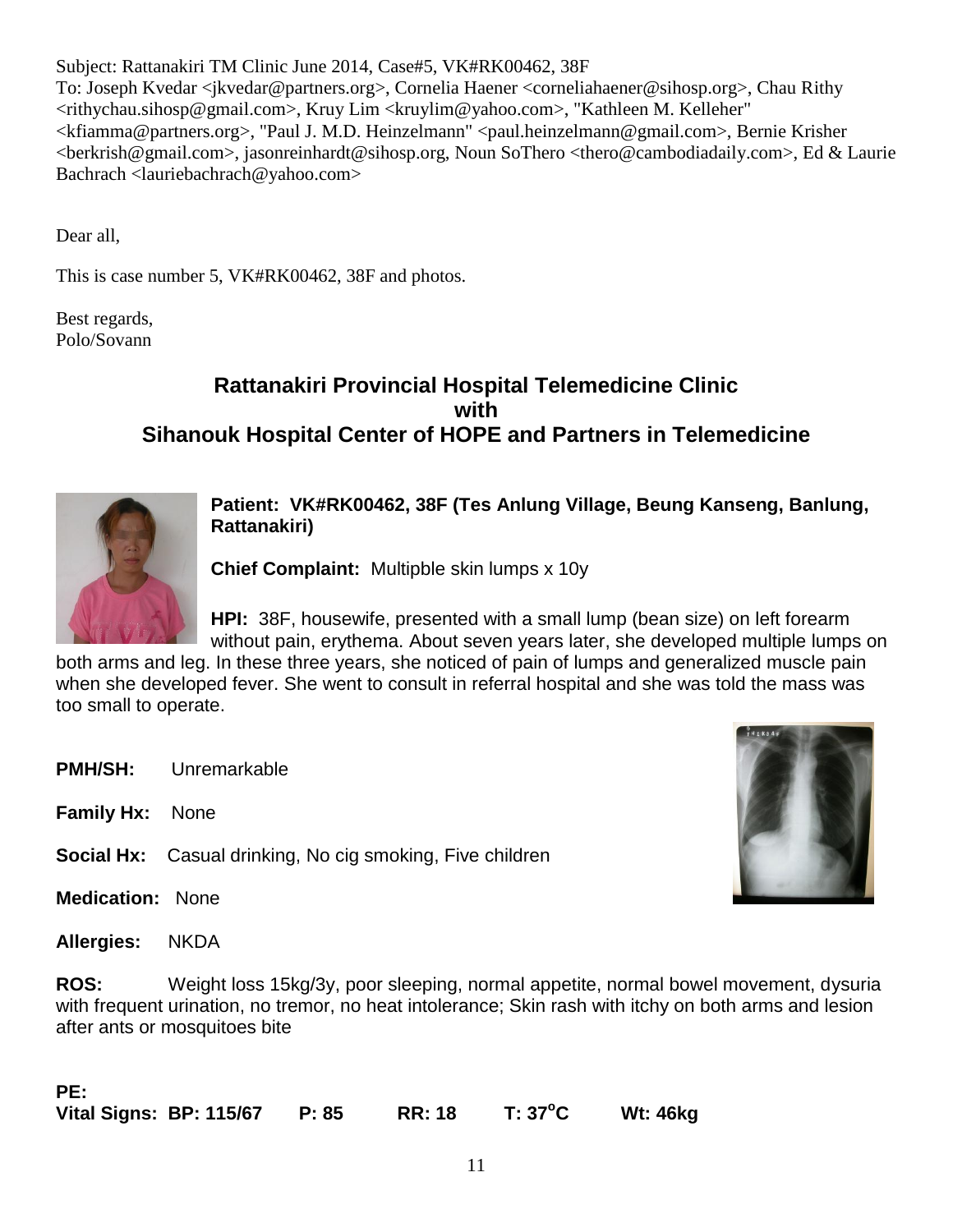### **General:** Look stable

**HEENT:** No orophareangeal lesion, pink conjunctive, no thyroid enlargement, no neck lymph node palpable, no JVD

**Chest:** CTA bilaterally, no rales, no rhonchi; H RRR, no murmur

**Abdomen:** Soft, no tender, no distension, (+) bowel sound, no surgical scar

**Skin/Extremities:** Multiple skin nodules on arms and legs, soft, smooth, no tender; Maculopapular skin rash on left arm with few crust lesion (see photos)

**MS/Neuro:** MS +5/5; motor and sensory intact; DTRs +2/4; normal gait

### **Lab/Study:**

| $WBC = 6200/mm^3$            | Creat $=0.6$ |  |
|------------------------------|--------------|--|
| RBC =4610000/mm <sup>3</sup> | Glucos=69    |  |
| $Hb = 12.5g/dl$              | $K + =3.6$   |  |
| Htc $=37\%$                  | $Na+ = 149$  |  |
| $PIt = 344000$               | $SGOT = 36$  |  |
|                              | $SGPT = 36$  |  |
| ESR = 1h 40, 2h 80           | $TG = 94$    |  |

U/A: leukocyte 2+, no blood, no protein

### CXR attached

Nodule ultrasound conclusion: Multiple Lipoma (in the past)

### **Assessment:**

- 1. Lipoma
- 2. TB skin nodule?
- 3. UTI
- 4. Eczema

### **Plan:**

- 1. OA ointment cream apply bid
- 2. Cetirizine 10mg 1t po qhs
- 3. Ciprofloxacin 200mg 2t po bid x 5d
- 4. Albendazole 400mg 1t po bid for 5d
- 5. Draw blood for Creat, Tot chole, TG at SHCH

### **Comments/Notes: Do you agree with my assessment and plan?**

### **Examined by: Nurse Sovann Peng Date: June 25, 2014**



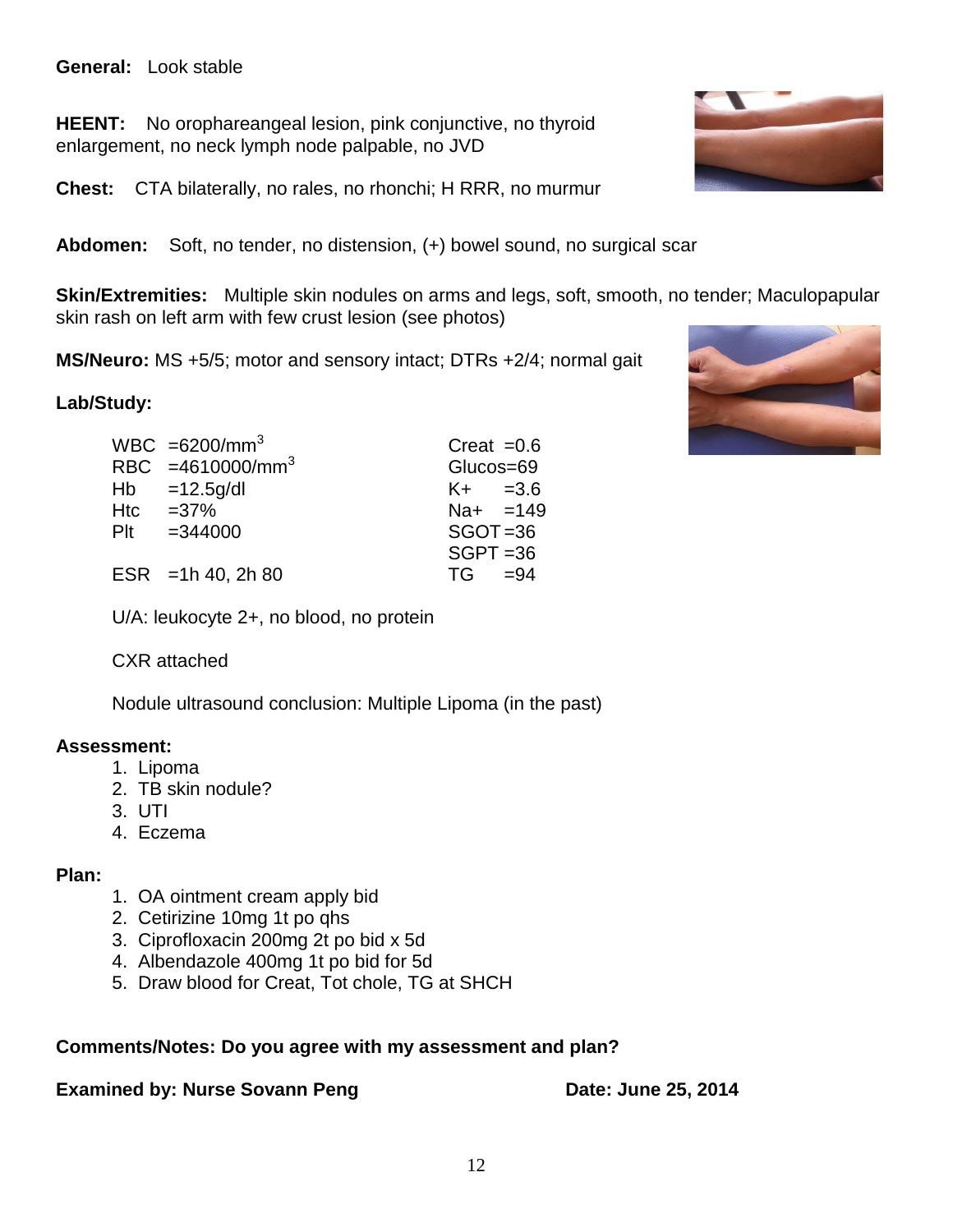### Please send all replies to [kirihospital@gmail.com](mailto:kirihospital@gmail.com) and cc: to [rithychau.sihosp@gmail.com](mailto:rithychau@sihosp.org)

*The information transmitted in this e-mail is intended only for the person or entity to which it is addressed and may contain confidential and/or privileged material. Any review, retransmission, dissemination or other use of or taking of any action in reliance upon, this information by persons or entities other than the intended recipient is prohibited. If you received this e-mail in error, please contact the sender and delete material from any computer.*

From: **Cornelia Haener** <corneliahaener@sihosp.org>

Date: Thu, Jun 26, 2014 at 3:29 PM Subject: RE: Rattanakiri TM Clinic June 2014, Case#5, VK#RK00462, 38F To: Hospital Rattanakiri Referral <kirihospital@gmail.com>, Joseph Kvedar <jkvedar@partners.org>, Chau Rithy <rithychau.sihosp@gmail.com>, Kruy Lim <kruylim@yahoo.com>, "Kathleen M. Kelleher" <kfiamma@partners.org>, "Paul J. M.D. Heinzelmann" <paul.heinzelmann@gmail.com>, Bernie Krisher <berkrish@gmail.com>, jasonreinhardt@sihosp.org, Noun SoThero <thero@cambodiadaily.com>, Ed & Laurie Bachrach <lauriebachrach@yahoo.com>

Dear Polo and Sovann, Thanks for submitting this case. I agree with your assessment and especially like that you gave Albendazole. May be cysticercosis? DDx multiple lipoma.

Kind regards Cornelia

### From: **Hospital Rattanakiri Referral** <kirihospital@gmail.com>

Date: Wed, Jun 25, 2014 at 5:27 PM

Subject: Rattanakiri TM Clinic June 2014, Case#6, CC#RK00463, 64M

To: Radiology Boston <radiologyexchange@gmail.com>, Cornelia Haener <corneliahaener@sihosp.org>, Chau Rithy <rithychau.sihosp@gmail.com>, Kruy Lim <kruylim@yahoo.com>, "Kathleen M. Kelleher" <kfiamma@partners.org>, "Paul J. M.D. Heinzelmann" <paul.heinzelmann@gmail.com>, Joseph Kvedar <jkvedar@partners.org>

Cc: Bernie Krisher <berkrish@gmail.com>, jasonreinhardt@sihosp.org, Noun SoThero <thero@cambodiadaily.com>, Ed & Laurie Bachrach <lauriebachrach@yahoo.com>

Dear all,

This is case number 6, CC#RK00463, 64M and photos.

Best regards, Polo/Sovann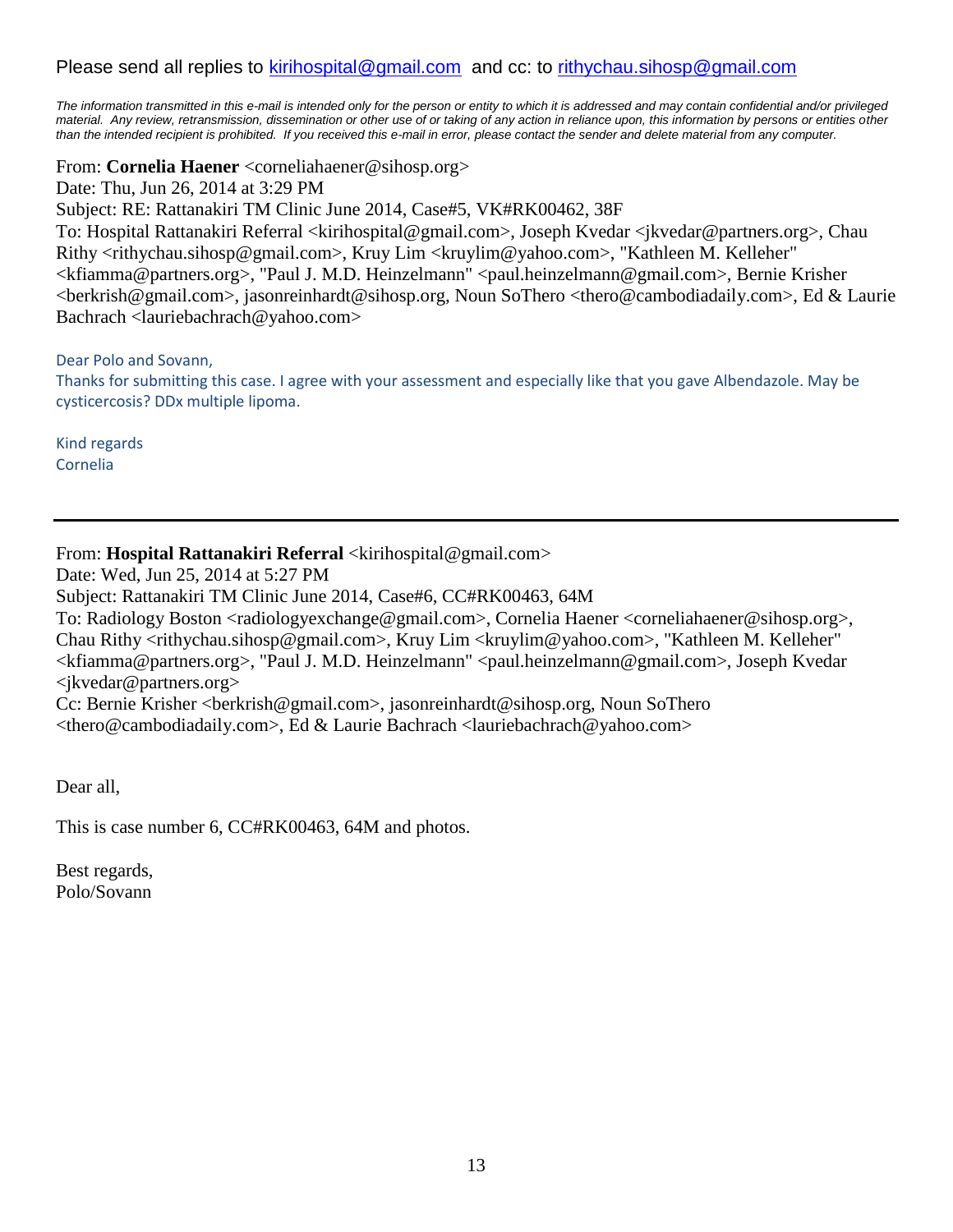## **Rattanakiri Provincial Hospital Telemedicine Clinic with Sihanouk Hospital Center of HOPE and Partners in Telemedicine**



**Patient: CC#RK00463, 64M (Akphivath Village, Labansirk, Banlung, Rattanakiri)**

**Chief Complaint:** Left flank pain x 6 months

**HPI:** 64M, farmer, presented with history of falling down from two meter height and noticed pain on anterior chest wall without echymosis, swelling. He had been seen at private clinic, ultrasound done and no abnormal was found. He was treated with several kinds of medicine (unknown name). The pain on anterior chest wall resolved but he noticed pain on left flank which disturbed his daily activity. He said he has used the scarf to wrap around the waist to release the pain. He went to consult with several hospitals but the cause was not found.

| <b>PMH/SH:</b><br>Unremarkable            |                                                                          |
|-------------------------------------------|--------------------------------------------------------------------------|
| <b>Family Hx:</b><br>None                 |                                                                          |
| <b>Social Hx:</b> No cig smoking, No EtOH |                                                                          |
| <b>Medication:</b><br>as above            |                                                                          |
| <b>Allergies:</b><br><b>NKDA</b>          |                                                                          |
| <b>ROS:</b>                               | Normal appetite, normal urination, normal bowel movement, no weight loss |
|                                           |                                                                          |

### **PE: Vital Signs: BP: 96/66 P: 63 RR: 18 T: 36.2<sup>o</sup>C Wt: 50kg**

**General:** Look stable

**HEENT:** No orophareangeal lesion, pink conjunctive, no thyroid enlargement, no neck lymph node palpable, no JVD

**Chest:** CTA bilaterally, no rales, no rhonchi; H RRR, no murmur

**Abdomen:** Soft, no tender, no distension, (+) bowel sound, no surgical scar, no mass palpable, no abnormality detected with examination

**Skin/Extremities:** No leg edema; no skin lesion

**MS/Neuro:** MS +5/5; motor and sensory intact; DTRs +2/4; normal gait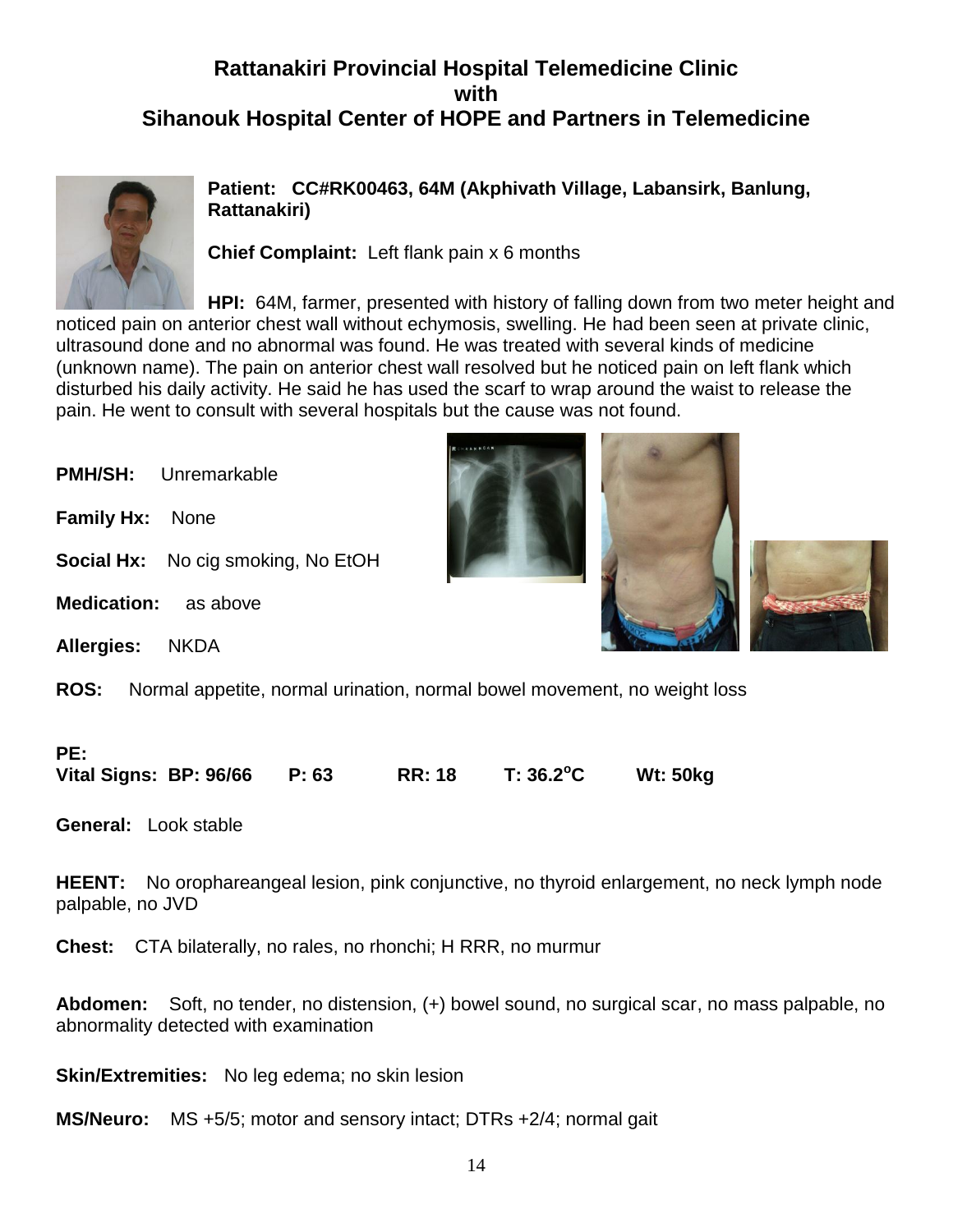### **Lab/Study:**

CXR attached

### **Assessment:**

1. Muscle/Nerve Strain post trauma??

### **Plan:**

- 1. Paracetamol 500mg 1-2t po qid prn
- 2. Reassure the patient about his abdominal pain
- 3. Physiotherapy

### **Comments/Notes: Do you agree with my assessment and plan?**

### **Examined by: Nurse Sovann Peng Date: June 25, 2014**

Please send all replies to [kirihospital@gmail.com](mailto:kirihospital@gmail.com) and cc: to [rithychau.sihosp@gmail.com](mailto:rithychau@sihosp.org)

*The information transmitted in this e-mail is intended only for the person or entity to which it is addressed and may contain confidential and/or privileged*  material. Any review, retransmission, dissemination or other use of or taking of any action in reliance upon, this information by persons or entities other *than the intended recipient is prohibited. If you received this e-mail in error, please contact the sender and delete material from any computer.*

From: Patel, Dinesh,M.D. Sent: Wednesday, June 25, 2014 3:18 PM To: Fiamma, Kathleen M. Subject: RE: Rattanakiri TM Clinic June 2014, Case#6, CC#RK00463, 64M

I am afraid i am not sure about left flank pain

Usually in muscular in origin but if persists should look into internal organs kidney spleen etc

Other wise strap and ice and gentle stretching exercises can help

I agree with the plans dinesh

Dr. Dinesh Patel, M.D. Chief of Arthroscopic Surgery Associate Clinical Professor Harvard Medical School Massachusetts General Hospital Yawkey 3G-3053 Boston, MA 02114

From: **Cornelia Haener** <corneliahaener@sihosp.org> Date: Thu, Jun 26, 2014 at 3:27 PM Subject: RE: Rattanakiri TM Clinic June 2014, Case#6, CC#RK00463, 64M To: Hospital Rattanakiri Referral <kirihospital@gmail.com>, Radiology Boston <radiologyexchange@gmail.com>, Chau Rithy <rithychau.sihosp@gmail.com>, Kruy Lim <kruylim@yahoo.com>, "Kathleen M. Kelleher" <kfiamma@partners.org>, "Paul J. M.D. Heinzelmann"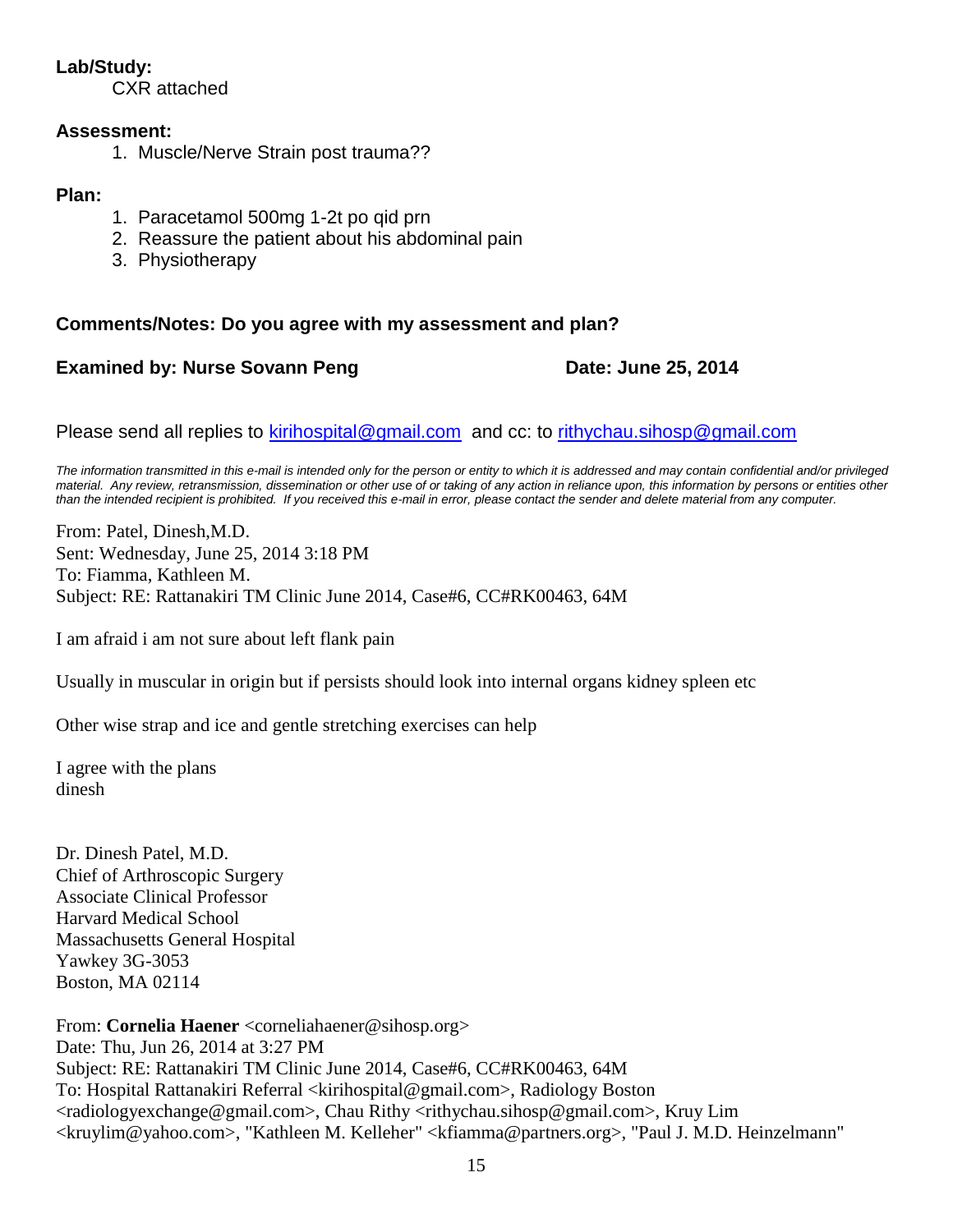<paul.heinzelmann@gmail.com>, Joseph Kvedar <jkvedar@partners.org> Cc: Bernie Krisher <berkrish@gmail.com>, jasonreinhardt@sihosp.org, Noun SoThero <thero@cambodiadaily.com>, Ed & Laurie Bachrach <lauriebachrach@yahoo.com>

Dear Sovann,

Thanks for submitting this case. Are you sure that he does not have an underlying kidney problem? May be send for an US? If it is negative, a small dose of Amitriptylin at night might help.

Kind regards Cornelia

From: Hospital Rattanakiri Referral <kirihospital@gmail.com> Date: Thu, Jun 26, 2014 at 9:09 PM Subject: Re: Rattanakiri TM Clinic June 2014, Case#6, CC#RK00463, 64M To: Cornelia Haener <corneliahaener@sihosp.org>

Dear Dr. Cornelia,

Thanks for your recommendation to Telemedicine case for this month.

We will send patient for abdominal ultrasound to confirm.

Best regards, Sovann

From: **Cornelia Haener** <corneliahaener@sihosp.org> Date: Thu, Jun 26, 2014 at 9:46 PM Subject: RE: Rattanakiri TM Clinic June 2014, Case#6, CC#RK00463, 64M To: Hospital Rattanakiri Referral <kirihospital@gmail.com>

Dear Sovann, Thanks for your response. Let me know concerning the result.

Kind regards Cornelia

### From: Hospital Rattanakiri Referral <kirihospital@gmail.com>

Date: Wed, Jun 25, 2014 at 5:30 PM

Subject: Rattanakiri TM clinc June 2014, Case#7, HP#RK00464, 42F

To: Kruy Lim <kruylim@yahoo.com>, "Kathleen M. Kelleher" <kfiamma@partners.org>, "Paul J. M.D. Heinzelmann" <paul.heinzelmann@gmail.com>, Joseph Kvedar <jkvedar@partners.org>, Chau Rithy <rithychau.sihosp@gmail.com>

Cc: Bernie Krisher <berkrish@gmail.com>, jasonreinhardt@sihosp.org, Noun SoThero <thero@cambodiadaily.com>, Ed & Laurie Bachrach <lauriebachrach@yahoo.com>

Dear all,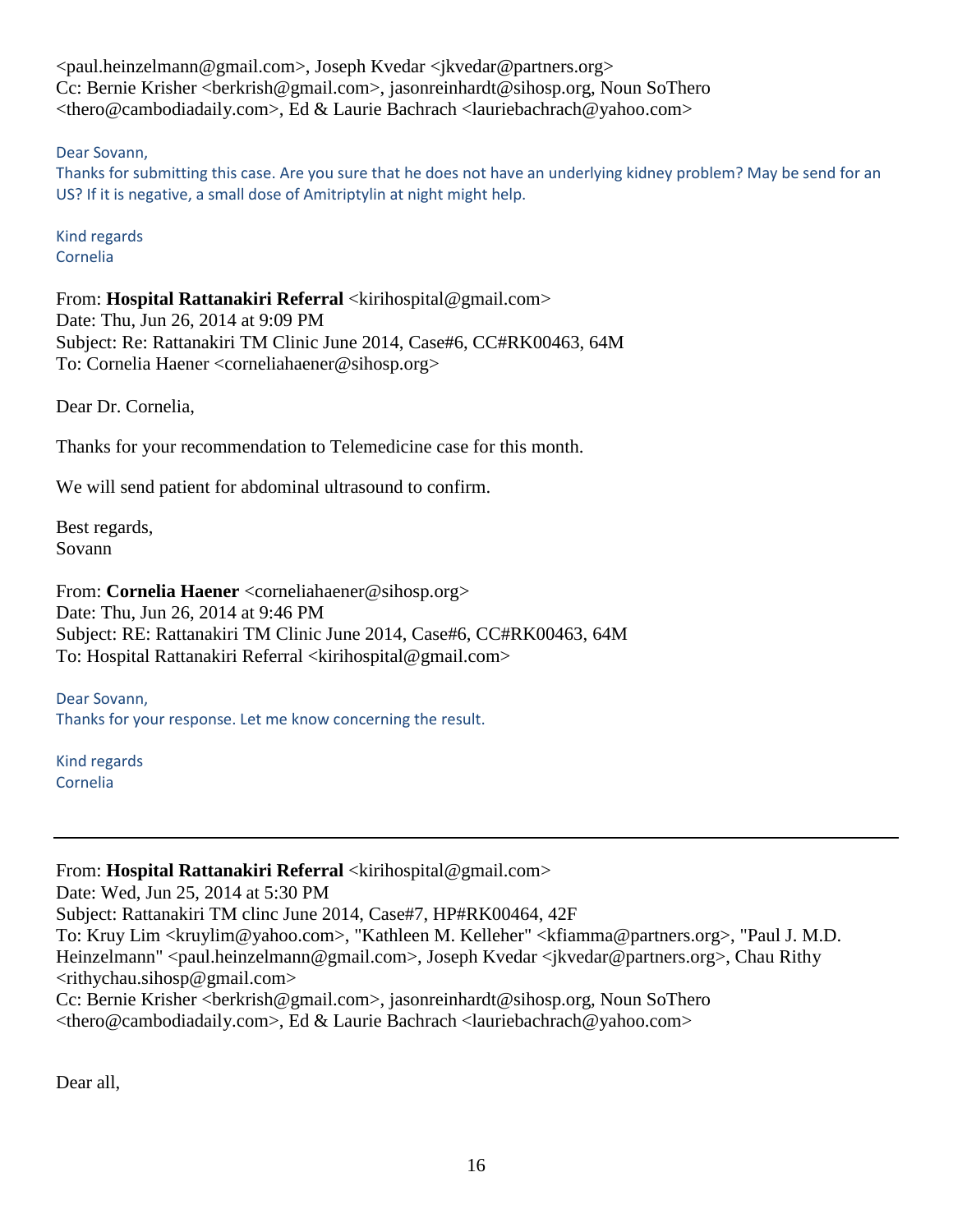This is case number 7, HP#RK00464, 42F and photo.

Best regards, Polo/Sovann

## **Rattanakiri Provincial Hospital Telemedicine Clinic with Sihanouk Hospital Center of HOPE and Partners in Telemedicine**



### **Patient: HP#RK00464, 42F (Village I, Lamenh, Borkeo, Rattanakiri)**

**Chief Complaint:** Polydypsia, and polyuria x 3months

**HPI:** 42F, farmer, presented with symptoms of polydypsia, polyuria without polyphagia, fatigue. She came to consult at private clinic, blood sugar was 300mg/dl

and treated with 2 kinds of medicine (unknown name) for one week. She became better then she didn't continue the treatment until these few days, she presented with symptoms of polyphagia, polydypsia, polyuria, fatigue and blurred vision. Yesterday she went to private clinic, blood sugar was 643mg/dl so she came to referral hospital and was advised to consult with Telemedicine.

|                                    | <b>PMH/SH:</b> Unremarkable            |               |                  |                 |
|------------------------------------|----------------------------------------|---------------|------------------|-----------------|
| <b>Family Hx: None</b>             |                                        |               |                  |                 |
|                                    | Social Hx: Casual EtOH, no cig smoking |               |                  |                 |
| <b>Medication: None</b>            |                                        |               |                  |                 |
| <b>Allergies:</b>                  | <b>NKDA</b>                            |               |                  |                 |
| <b>ROS:</b>                        | Regular menstrual period               |               |                  |                 |
| PE:<br><b>General: Look stable</b> | Vital Signs: BP: 131/95 P: 87          | <b>RR: 20</b> | $T: 37^{\circ}C$ | <b>Wt: 67kg</b> |

**HEENT:** No orophareangeal lesion, pink conjunctive, no thyroid enlargement, no neck lymph node palpable, no JVD

**Chest:** CTA bilaterally, no rales, no rhonchi; H RRR, no murmur

**Abdomen:** Soft, no tender, no distension, (+) bowel sound, no surgical scar

**Skin/Extremities:** No leg edema; no foot wound; positive dorsalis pedis and posterior tibial pulse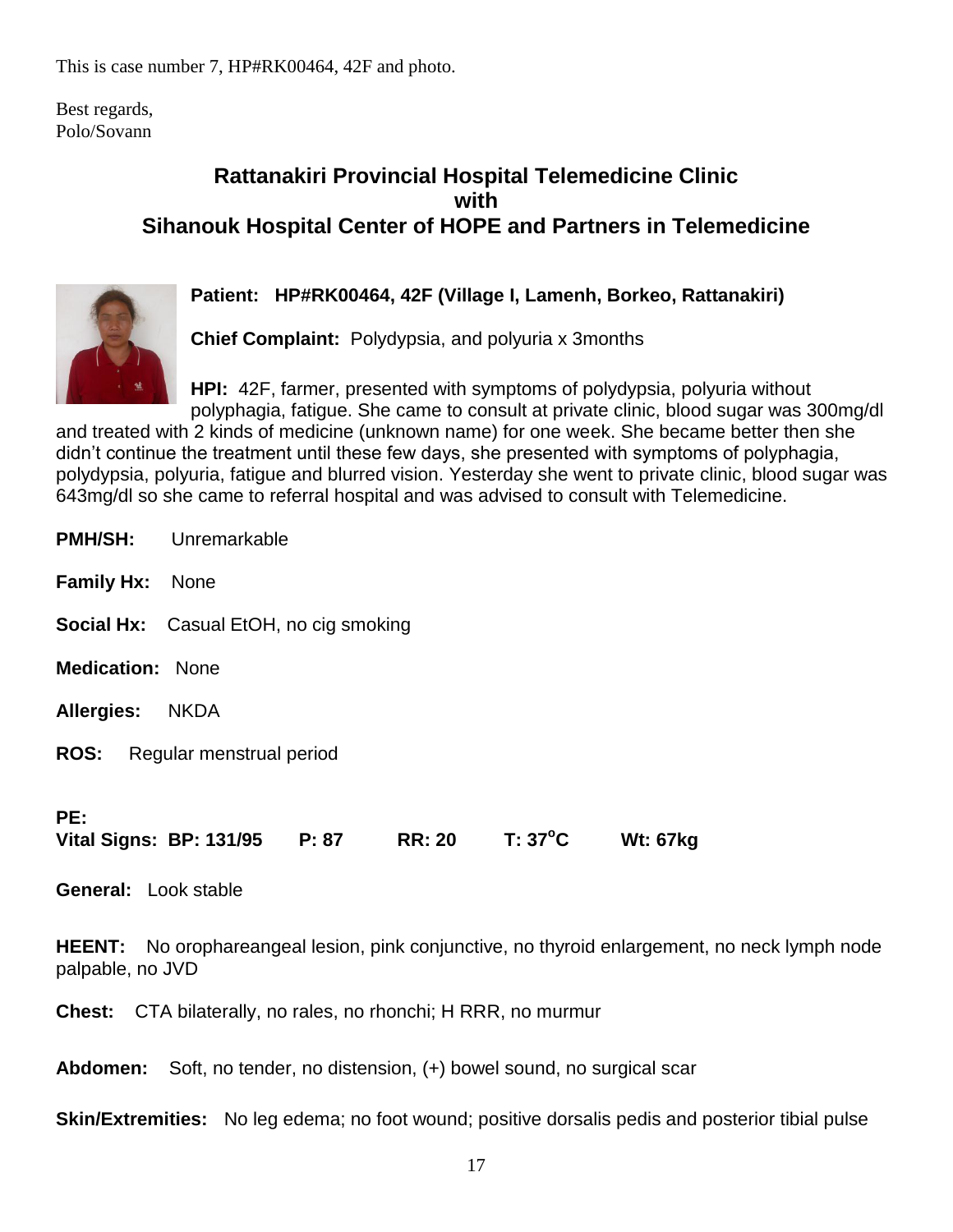**MS/Neuro:** MS +5/5; motor and sensory intact; DTRs +2/4; normal gait

### **Lab/Study:**

FBS: 428mg/dl U/A: glucose 4+, no protein, no blood, no ketone

### **Assessment:**

1. DMII

### **Plan:**

- 1. Metformin 500mg 1t po bid
- 2. Captopril 25mg 1/4t po bid
- 3. Educate on diabetic diet, foot care and regular exercise
- 4. Draw blood for Creat, Glucose, Transaminase and HbA1C at SHCH

### **Comments/Notes: Do you agree with my assessment and plan?**

### **Examined by: Nurse Sovann Peng Date: June 25, 2014**

Please send all replies to [kirihospital@gmail.com](mailto:kirihospital@gmail.com) and cc: to [rithychau.sihosp@gmail.com](mailto:rithychau@sihosp.org)

*The information transmitted in this e-mail is intended only for the person or entity to which it is addressed and may contain confidential and/or privileged material. Any review, retransmission, dissemination or other use of or taking of any action in reliance upon, this information by persons or entities other than the intended recipient is prohibited. If you received this e-mail in error, please contact the sender and delete material from any computer.*

From: Tan, Heng Soon,M.D. Sent: Wednesday, June 25, 2014 1:51 PM To: Fiamma, Kathleen M. Subject: RE: Rattanakiri TM clinc June 2014, Case#7, HP#RK00464, 42F

Here is another patient with uncontrolled diabetes and mild moderate hypertension. Starting metformin is a good first choice but may not be enough to lower such high blood sugar. I would add low dose Diamicron at the same time to lower blood sugar more rapidly. Of course she needs education about the risk of hypoglycemia while taking any sulfonylurea medicine. Again captopril is a good choice for hypertension and to prevent diabetic nephropathy, but I would recommend using 25 mg twice daily. Her education should emphasize the need for lifelong lifestyle adjustments and use of medicines.

Heng Soon Tan, MD

From: Hospital Rattanakiri Referral <kirihospital@gmail.com>

Date: Wed, Jun 25, 2014 at 5:32 PM

Subject: Rattanakiri TM Clinic June 2014, Case#8, ES#RK00465, 51M

To: "Kathleen M. Kelleher" <kfiamma@partners.org>, "Paul J. M.D. Heinzelmann"

<paul.heinzelmann@gmail.com>, Joseph Kvedar <jkvedar@partners.org>, Chau Rithy <rithychau.sihosp@gmail.com>, Kruy Lim <kruylim@yahoo.com>

Cc: Bernie Krisher <berkrish@gmail.com>, jasonreinhardt@sihosp.org, Noun SoThero <thero@cambodiadaily.com>, Ed & Laurie Bachrach <lauriebachrach@yahoo.com>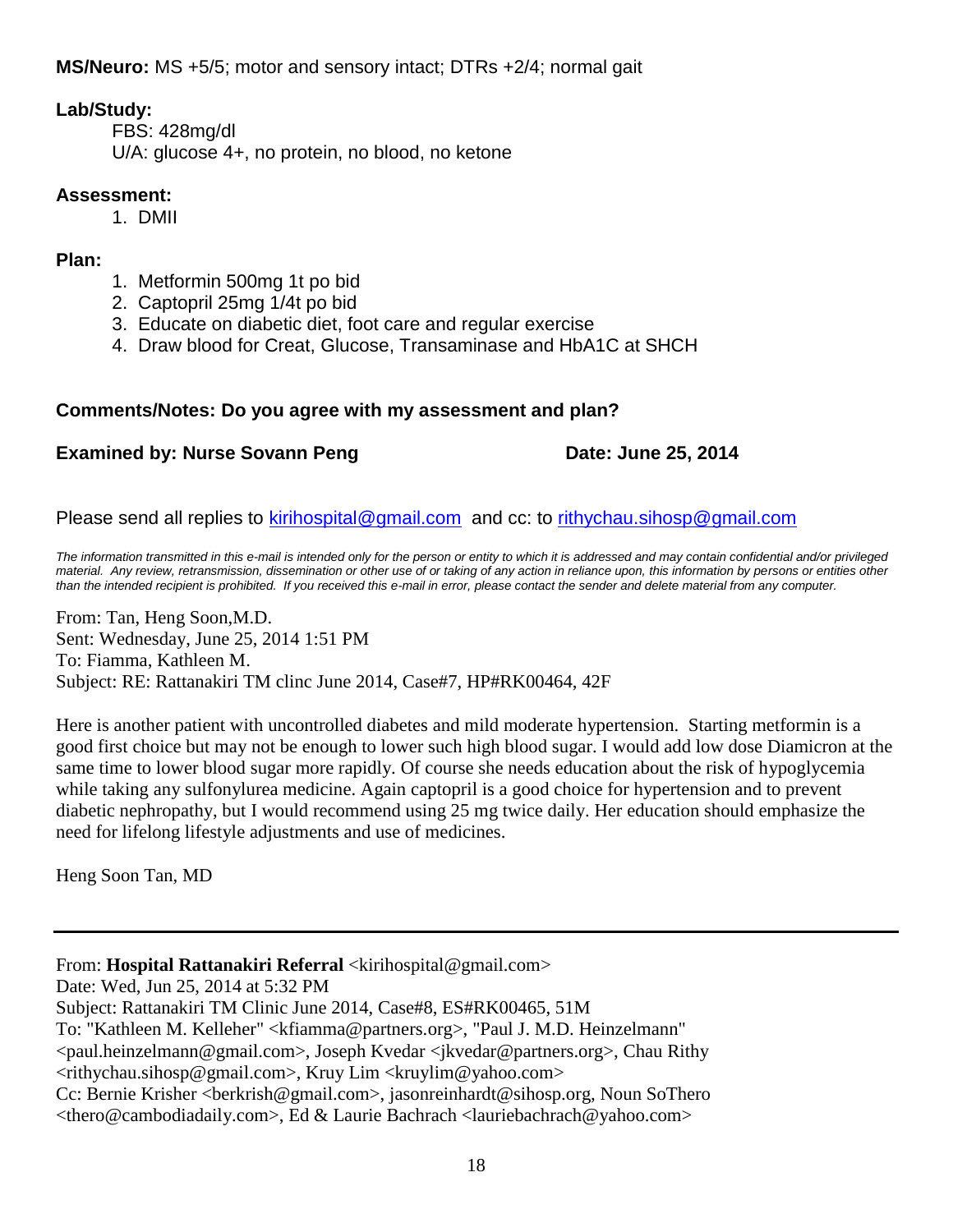Dear all,

This is case number 8, ES#RK00465, 51M and photo.

Best regards, Polo/Sovann

## **Rattanakiri Provincial Hospital Telemedicine Clinic with Sihanouk Hospital Center of HOPE and Partners in Telemedicine**

### **Patient: ES#RK00465, 51M (Thmey Village, Labansirk, Banlung, Rattanakiri)**



**Chief Complaint:** Fatigue, polyuria x 3 months

**HPI:** 51M, retired police, presented with symptoms of fatigue, polyuria, extremities weaknes and weight loss 10kg/month. He came to consult at referral hospital, blood

sugar checked 400mg/dl, diagnosed with DMII and treated with Metformin 500mg 1t op bid and Glibenclamide 5mg 1t po qd. He got better but still fatigue and denied of fever, SOB, chest pain, syncope, numbness/tingling.

- **PMH/SH:** Unremarkable
- **Family Hx:** None

**Social Hx:** Smoking cig 2pack/day for 10y, stopped 20y; casual EtOH

### **Medication:**

- 1. Metformin 500mg 1t po bid
- 2. Glibenclamide 5mg 1t po qd

**Allergies:** NKDA

**ROS:** Unremarkable

### **PE:**

**Vital Signs: BP: 133/87 P: 79 RR: 18 T: 36<sup>o</sup>C Wt: 82kg** 

**General:** Look stable

**HEENT:** No orophareangeal lesion, pink conjunctive, no thyroid enlargement, no neck lymph node palpable, no JVD

**Chest:** CTA bilaterally, no rales, no rhonchi; H RRR, no murmur

**Abdomen:** Soft, no tender, no distension, (+) bowel sound, no surgical scar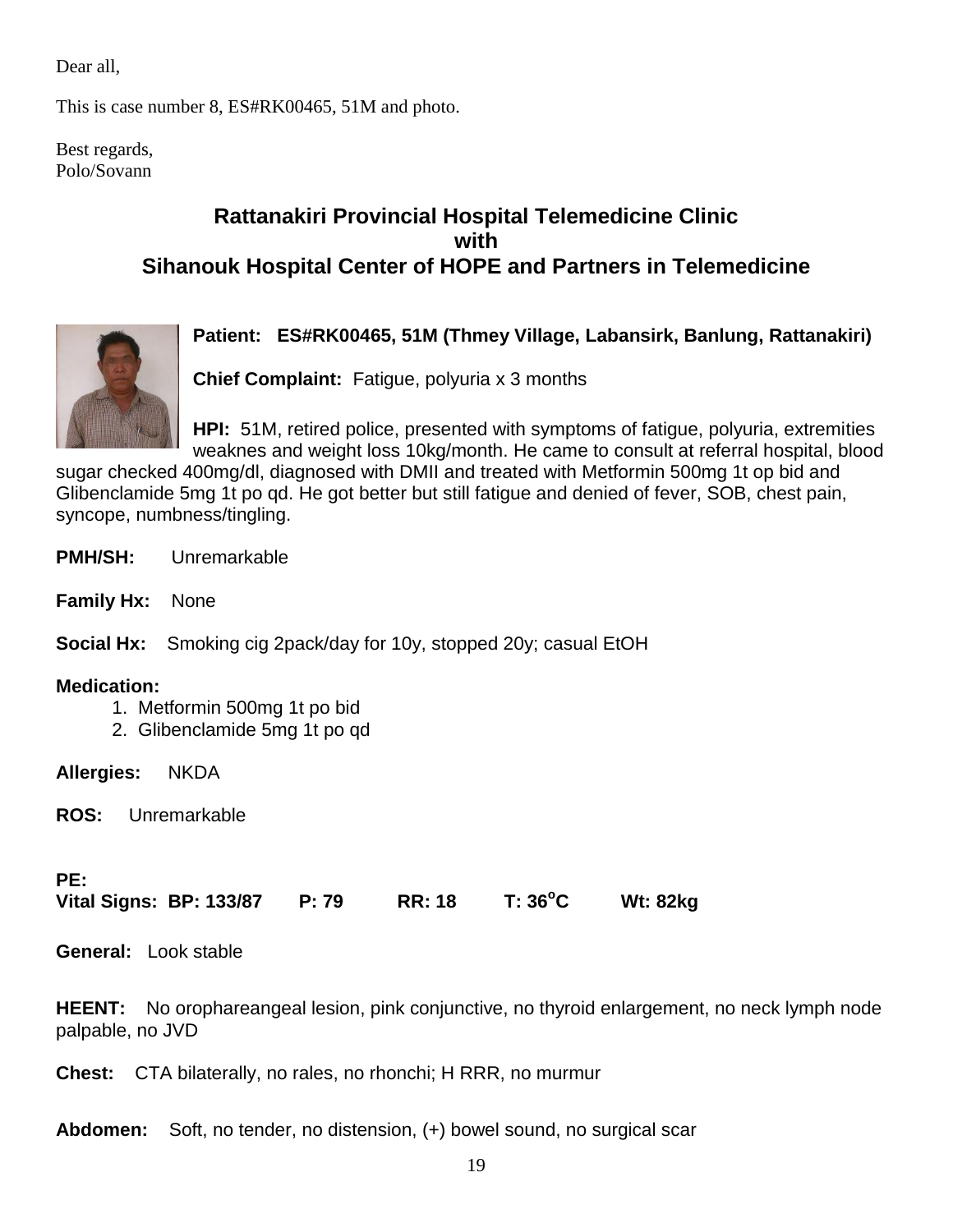**Skin/Extremities:** No leg edema; no foot wound; positive dorsalis pedis and posterior tibial pulse

**MS/Neuro:** MS +5/5; motor and sensory intact; DTRs +2/4; normal gait

### **Lab/Study:**

FBS: 95mg/dl U/A: no glucose, no protein, no blood, no ketone

### **Assessment:**

1. DMII

### **Plan:**

- 1. Metformin 500mg 1t po bid
- 2. Glibenclamide 5mg 1t po qd
- 3. Captopril 25mg 1/4t po bid
- 4. Educate on diabetic diet, foot care and regular exercise
- 5. Draw blood for Creat, Glucose, Transaminase and HbA1C at SHCH

### **Comments/Notes: Do you agree with my assessment and plan?**

### **Examined by: Nurse Sovann Peng Date: June 25, 2014**

Please send all replies to [kirihospital@gmail.com](mailto:kirihospital@gmail.com) and cc: to [rithychau.sihosp@gmail.com](mailto:rithychau@sihosp.org)

*The information transmitted in this e-mail is intended only for the person or entity to which it is addressed and may contain confidential and/or privileged material. Any review, retransmission, dissemination or other use of or taking of any action in reliance upon, this information by persons or entities other than the intended recipient is prohibited. If you received this e-mail in error, please contact the sender and delete material from any computer.*

No answer replied

From: **Hospital Rattanakiri Referral** <kirihospital@gmail.com> Date: Wed, Jun 25, 2014 at 5:35 PM Subject: Rattanakiri TM Clinic June 2014, Case#9, ST#RK00466, 52F To: "Paul J. M.D. Heinzelmann" <paul.heinzelmann@gmail.com>, Joseph Kvedar <jkvedar@partners.org>, Chau Rithy <rithychau.sihosp@gmail.com>, Kruy Lim <kruylim@yahoo.com>, "Kathleen M. Kelleher" <kfiamma@partners.org>

Dear all,

This is the last case of Rattanakiri TM Clinic June 2014, case number 9, ST#RK00466, 52F and photo.

Please help to reply the cases before Thursday afternoon then patients will come to receive treatment at noon time.

Thank you very much for your cooperation and support in this project.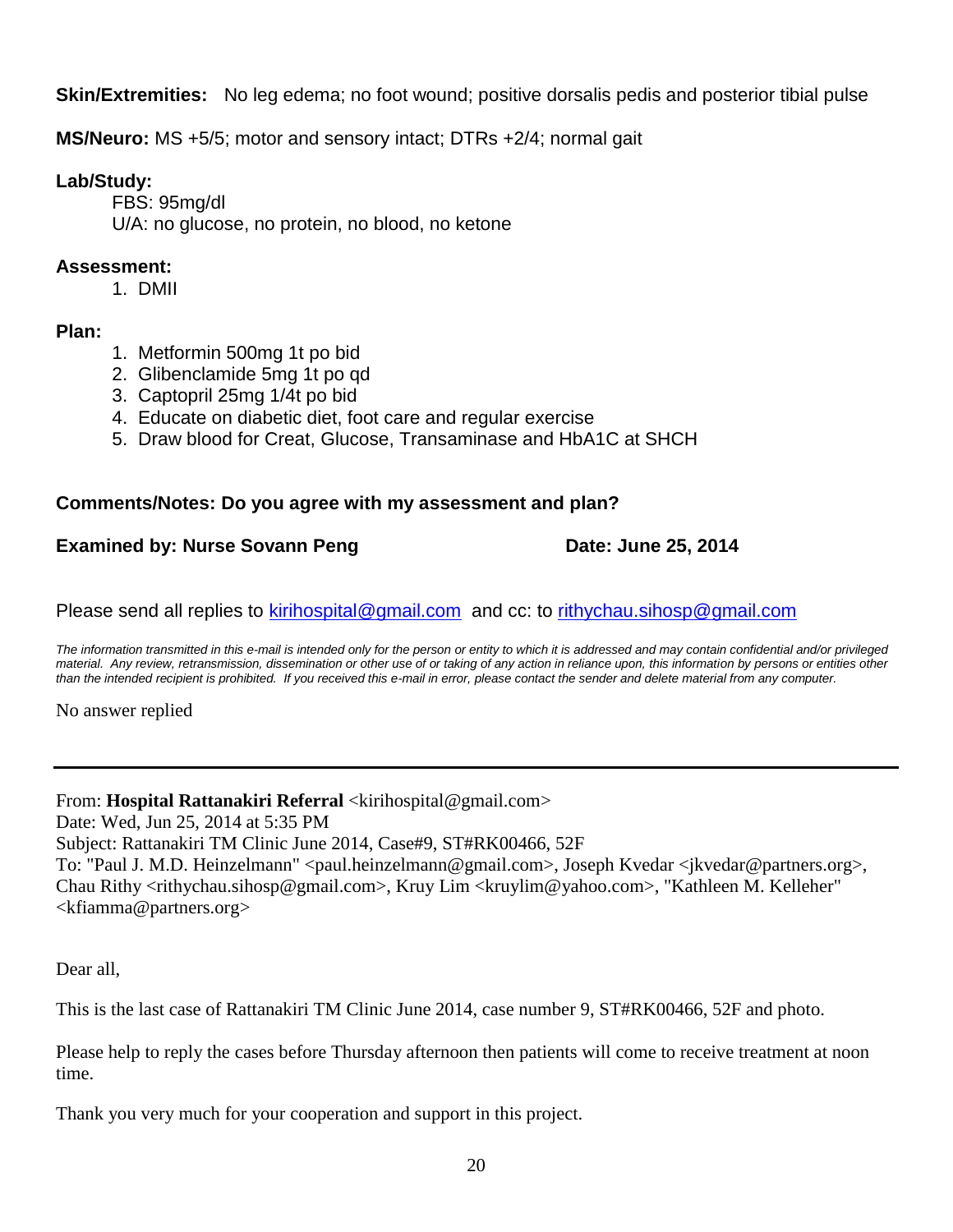### **Rattanakiri Provincial Hospital Telemedicine Clinic with Sihanouk Hospital Center of HOPE and Partners in Telemedicine**



### **Patient: ST#RK00466, 52F (Village I, Trapang Chres, Kon Mom, Rattanakiri)**

**Chief Complaint:** Fatigue x 1y

**HPI:** 52F, farmer, presented with symptoms of fatigue, blurred vision, polyuria, without polyphagia, polydypsia, extremities numbness/tingling. She went to consult at

private clinic, blood sugar checked 180mg/dl, diagnosed with DMII and treated with Metformin 500mg 1t po bid which made her feel better but she didn't take it regularly. In these few months, her symptoms worse, so she came to consult at referral and treated as above but she still presented with on/off fatigue.

**PMH/SH:** Unremarkable **Family Hx:** None **Social Hx:** No Chewing tobacco, No cig smoking, No EtOH **Medication:** Metformin 500mg 1t po bid **Allergies:** NKDA **ROS:** 8 months post menopause **PE: Vital Signs: BP: 108/82 P: 70 RR: 18 T: 37<sup>o</sup>C Wt: 52kg General:** Look stable **HEENT:** No orophareangeal lesion, pink conjunctive, no thyroid enlargement, no neck lymph node palpable, no JVD **Chest:** CTA bilaterally, no rales, no rhonchi; H RRR, no murmur

**Abdomen:** Soft, no tender, no distension, (+) bowel sound, no surgical scar

**Skin/Extremities:** No leg edema; no foot wound; positive dorsalis pedis and posterior tibial pulse

**MS/Neuro:** MS +5/5; motor and sensory intact; DTRs +2/4; normal gait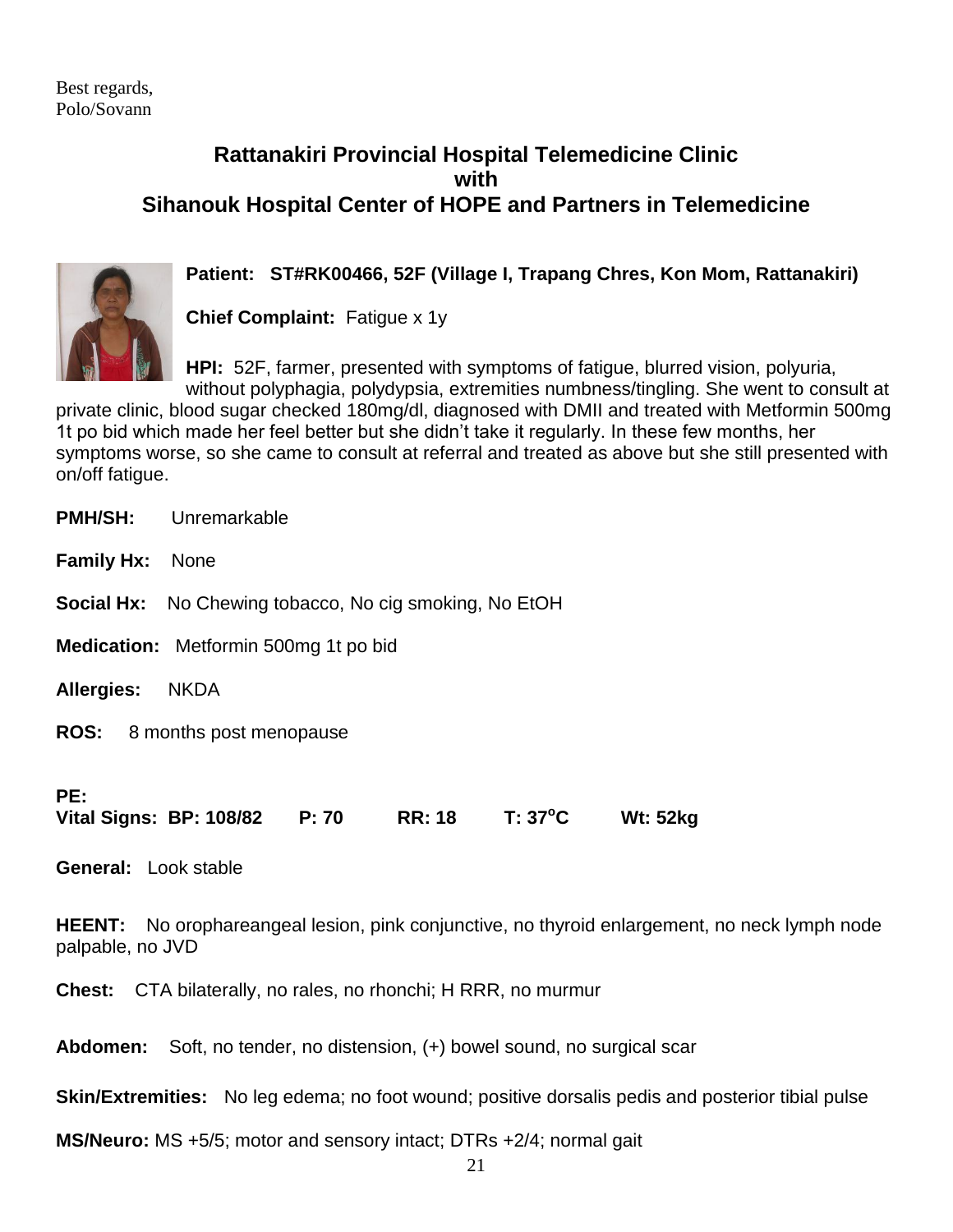### **Lab/Study:**

FBS: 105mg/dl U/A: no glucose, no protein, no blood, no ketone

### **Assessment:**

1. DMII

**Plan:**

- 1. Metformin 500mg 1t po bid
- 2. Educate on diabetic diet, foot care and regular exercise
- 3. Draw blood for Creat, Glucose, Transaminase and HbA1C at SHCH

### **Comments/Notes: Do you agree with my assessment and plan?**

### **Examined by: Nurse Sovann Peng Date: June 25, 2014**

Please send all replies to [kirihospital@gmail.com](mailto:kirihospital@gmail.com) and cc: to [rithychau.sihosp@gmail.com](mailto:rithychau@sihosp.org)

*The information transmitted in this e-mail is intended only for the person or entity to which it is addressed and may contain confidential and/or privileged material. Any review, retransmission, dissemination or other use of or taking of any action in reliance upon, this information by persons or entities other than the intended recipient is prohibited. If you received this e-mail in error, please contact the sender and delete material from any computer.*

No answer replied

# **Thursday, June 26, 2014**

# **Follow-up Report for Rattanakiri TM Clinic**

There were 9 new patients seen during this month TM clinic at Rattanakiri Referral Hospital (RRH). The data of 9 cases was transmitted and received replies from both Phnom Penh and Boston, and other 28 patients came for brief consult and refill medication only, and other 12 new patients seen by PA Rithy for minor problem without sending data. Per advice sent by Partners in Boston and Phnom Penh Sihanouk Hospital Center of HOPE as well as advices from PA Rithy on site, the following patients were managed and treated per local staff:

[Please note that in general the practice of dispensing medications at RRH for all patients is usually limited to a maximum of 7 days treatment with expectation of patients to return for another week of supplies if needed be. This practice allows clinicians to monitor patient compliance to taking medications and to follow up on drug side effects, changing of medications, new arising symptoms especially in patients who live away from the town of Banlung and/or illiterate. Nearly all medications and some lab tests not available/done at RRH are provided by SHCH to TM patients at no cost]

## **Treatment Plan for Rattanakiri TM Clinic June 2014**

**1. KM#RK00458, 55M (Village IV, Kachagn, Banlung, Rattanakiri) Diagnosis:**

1. DMII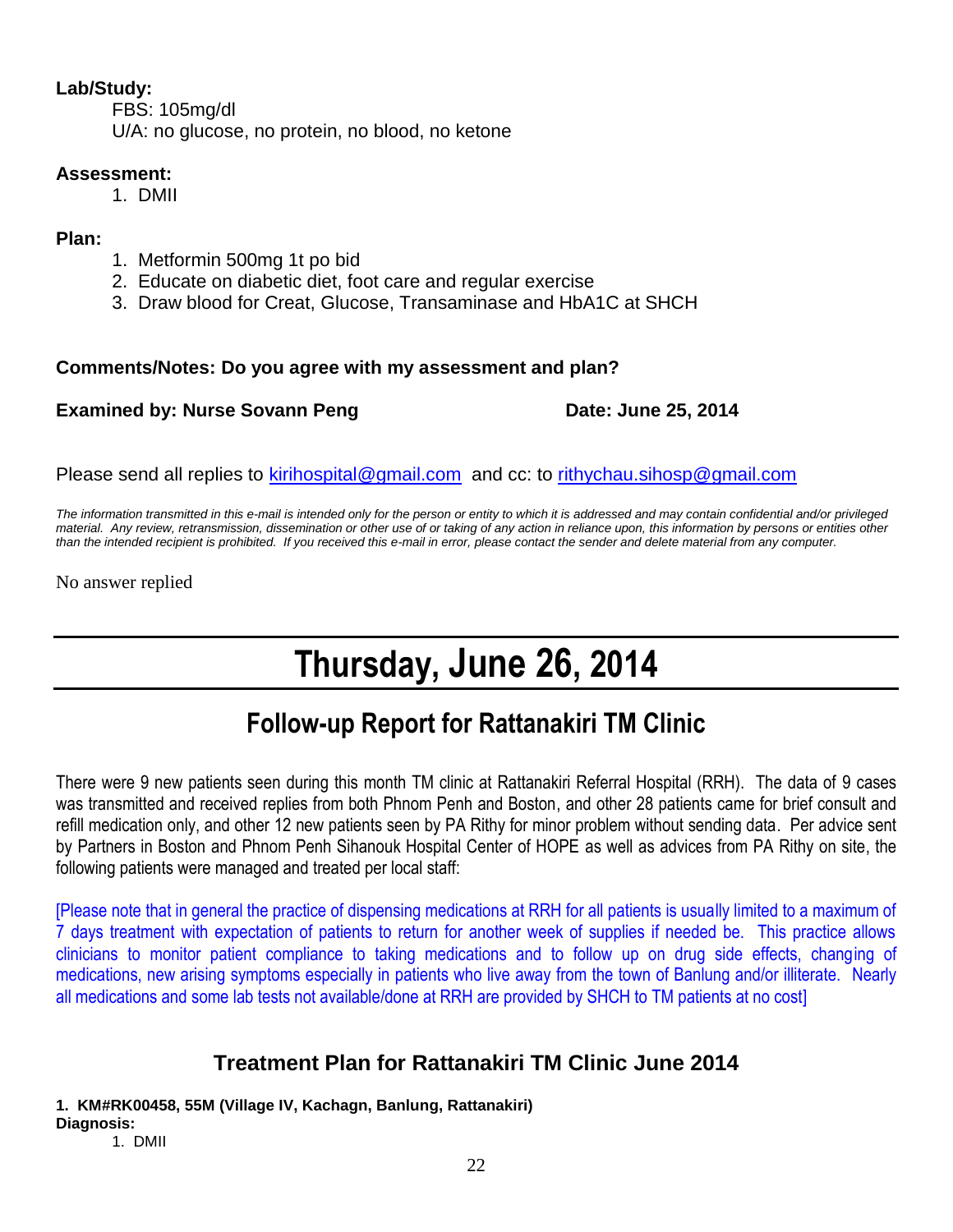- 2. Gouty Arthritis?
- 3. Osteoarthritis?

#### **Treatment:**

- 1. Metformin 500mg 1t po bid (#60)
- 2. Captopril 25mg 1/4t po bid (buy)
- 3. ASA 100mg 1t po qd (#40)
- 4. Ibuprofen 200mg 3t po tid for 5days (#40)
- 5. Educate on diabetic diet, foot care and regular exercise
- 6. Draw blood for CBC, Creat, Glucose, Uric acid, ESR, Transaminase and HbA1C at SHCH

#### **Lab result on June 27, 2014**

| <b>WBC</b>   | $= 17.3$ | $[4 - 11x10^9/L]$                | Na             | $= 130$         | $[135 - 145]$     |
|--------------|----------|----------------------------------|----------------|-----------------|-------------------|
| <b>RBC</b>   | $= 5.4$  | $[4.6 - 6.0x10^{12}/L]$          | K.             | $=4.3$          | $[3.5 - 5.0]$     |
| Hb           | $=14.1$  | $[14.0 - 16.0g/dL]$              | СI             | $= 90$          | $[95 - 110]$      |
| Ht           | $=44$    | $[42 - 52%]$                     | Uric Aci = 517 |                 | $[200 - 420]$     |
| <b>MCV</b>   | $= 83$   | $[80 - 100$ fl]                  | $Creat = 81$   |                 | $[53 - 97]$       |
| MCH          | $= 26$   | $[25 - 35pq]$                    | Gluc           | $= 21.3$        | $[4.2 - 6.4]$     |
| $MHCH = 32$  |          | $[30 - 37\%]$                    |                | $HbA1C = 12.22$ | $[4.8 - 5.9]$     |
| $P$ It       | $= 299$  | $[150 - 450x10^9/L]$             | AST            | $=17$           | $\left[40\right]$ |
| Lymph $=2.5$ |          | $[1.00 - 4.00 \times 10^{9}$ /L] | ALT            | $= 33$          | $[-41]$           |
|              |          |                                  |                |                 |                   |

ESR  $=37$  [0 – 15]

#### **2. LS#RK00459, 51F (Oromeat Village, Labansirk, Banlung, Rattanakiri) Diagnosis:**

- 1. Bradycardia (due to Bisoprolol)
- 2. History HTN

#### **Treatment:**

1. Hold all medicine in monitor blood pressure and HR

#### **3. BS#RK00460, 69F (Akphivath Village, Labansirk, Banlung, Rattanakiri) Diagnosis:**

- 1. DMII
- 2. HTN

#### **Treatment:**

- 1. Diamicron 30mg 1t po bid (buy)
- 2. Metformin 500mg 1t po bid (#60)
- 3. Captopril 25mg 1/4t po bid (buy)
- 4. Amlodipine 5mg 1t po qd (buy)
- 5. ASA 100mg 1t po qd (#40)
- 6. Educate on diabetic diet, foot care and regular exercise
- 7. Draw blood for Lyte, Creat, Glucose, Transaminase and HbA1C at SHCH

#### **Lab result on June 27, 2014**

| Na    | $= 133$                    | $[135 - 145]$ |
|-------|----------------------------|---------------|
| K.    | $=4.5$                     | $[3.5 - 5.0]$ |
| СI    | =96                        | $[95 - 110]$  |
| Creat | $= 55$                     | [44 - 80]     |
| Gluc  | $= 16.5$                   | $[4.1 - 6.1]$ |
| AST   | $=15$                      | $[<32]$       |
| ALT   | $=12$                      | [<33]         |
|       | HbA1C = <mark>10.40</mark> | $[4.8 - 5.9]$ |

#### **4. CN#RK00461, 11F (Thmey Village, Labansirk, Banlung, Rattanakiri) Diagnosis:**

1. Pneumonia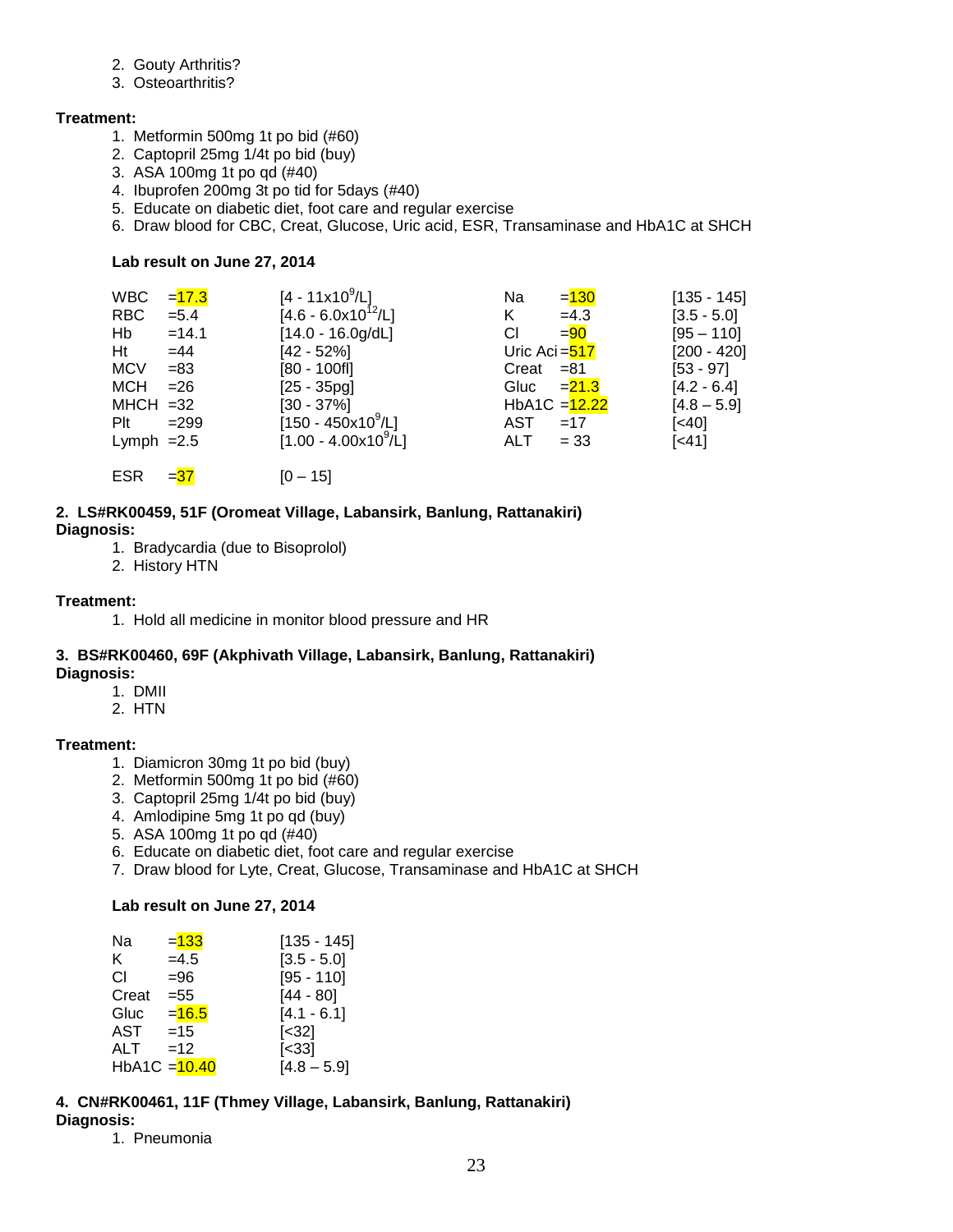- 2. TB lymph node?
- 3. Increased LFT

#### **Treatment:**

- 1. Clarithromycin 500mg 1/2t po bid x 7d (#7)
- 2. Ibuprofen 200mg 1t po bid x 5days (#10)
- 3. MTV 1t po qd (#30)
- 4. Send patient for AFB sputum smear
- 5. Draw blood for CBC, Lyte, Creat, LFT at SHCH

#### **Note:** Patient didn't come for blood drawing

#### **5. VK#RK00462, 38F (Tes Anlung Village, Beung Kanseng, Banlung, Rattanakiri) Diagnosis:**

- 1. Multiple Lipoma
- 2. UTI
- 3. Eczema
- 4. Parasitic infection

#### **Treatment:**

- 1. OA ointment cream apply bid (#2)
- 2. Cetirizine 10mg 1t po qhs (#10)
- 3. Ciprofloxacin 200mg 3t po qd once x 5d (#3)
- 4. Albendazole 400mg 1t po bid for 5d (#10)
- 5. Draw blood for Creat, Tot chole, TG, TSH and Free T4 at SHCH

#### **Lab result on June 27, 2014**

| $[0.27 - 4.20]$ |
|-----------------|
| $[12.0 - 22.0]$ |
|                 |

#### **6. CC#RK00463, 64M (Akphivath Village, Labansirk, Banlung, Rattanakiri) Diagnosis:**

1. Muscle/Nerve Strain post trauma??

#### **Treatment:**

- 1. Ibuprofen 800mg 1/2t po tid po qid prn (#30)
- 2. Reassure the patient about his abdominal pain
- 3. Physiotherapy

#### **7. HP#RK00464, 42F (Village I, Lamenh, Borkeo, Rattanakiri) Diagnosis:**

1. DMII

- **Treatment:**
	- 1. Metformin 500mg 1t po bid (#60)
	- 2. Captopril 25mg 1/4t po bid (buy)
	- 3. Educate on diabetic diet, foot care and regular exercise
	- 4. Draw blood for Lyte, Creat, Glucose, Transaminase and HbA1C at SHCH

#### **Lab result on June 27, 2014**

| Na    | $=134$   | [135 - 145]   |
|-------|----------|---------------|
| K.    | $= 3.6$  | $[3.5 - 5.0]$ |
| СI    | $= 98$   | $[95 - 110]$  |
| Creat | =56      | [44 - 80]     |
| Gluc  | $= 13.9$ | $[4.1 - 6.1]$ |
| AST   | $=22$    | [<32]         |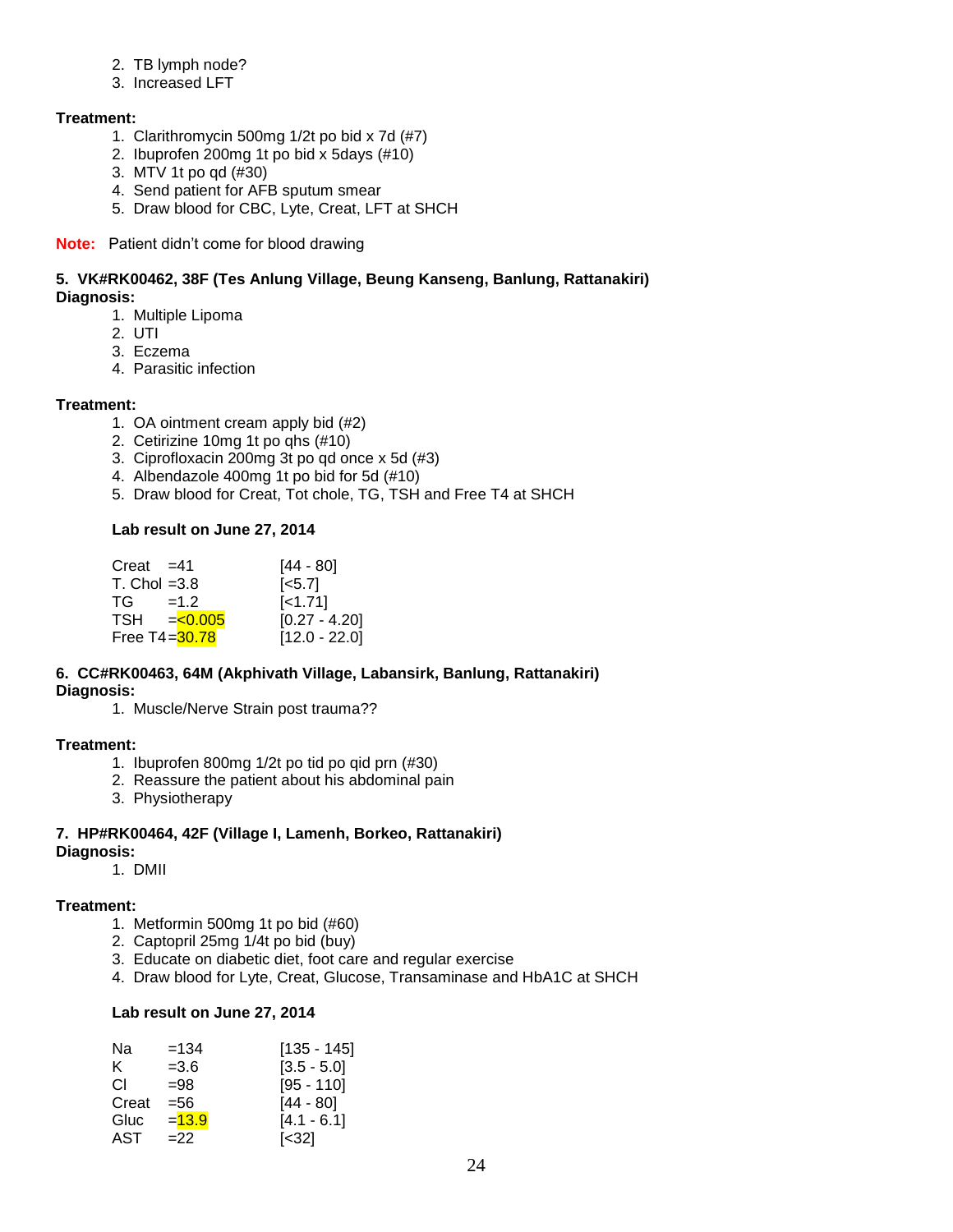| <b>ALT</b>     | $=30$ | $\left[ < 33 \right]$ |
|----------------|-------|-----------------------|
| $HbA1C = 9.38$ |       | $[4.8 - 5.9]$         |

#### **8. ES#RK00465, 51M (Thmey Village, Labansirk, Banlung, Rattanakiri) Diagnosis:**

1. DMII

#### **Treatment:**

- 1. Metformin 500mg 1t po bid (#60)
- 2. Glibenclamide 5mg 1t po qd (#50)
- 3. Captopril 25mg 1/4t po bid (buy)
- 4. Educate on diabetic diet, foot care and regular exercise
- 5. Draw blood for Lyte, Creat, Glucose, Transaminase and HbA1C at SHCH

#### **Lab result on June 27, 2014**

| Na             | $=135$  | [135 - 145]   |
|----------------|---------|---------------|
| K.             | $= 5.3$ | $[3.5 - 5.0]$ |
| СI             | $= 95$  | $[95 - 110]$  |
| Creat          | $= 84$  | $[53 - 97]$   |
| Gluc           | $= 5.3$ | $[4.1 - 6.1]$ |
| AST            | $=33$   | [<40]         |
| ALT            | $=46$   | [<41]         |
| $HbA1C = 5.84$ |         | $[4.8 - 5.9]$ |
|                |         |               |

#### **9. ST#RK00466, 52F (Village I, Trapang Chres, Kon Mom, Rattanakiri)**

**Diagnosis:**

1. DMII

#### **Treatment:**

- 1. Metformin 500mg 1t po bid (#60)
- 2. Educate on diabetic diet, foot care and regular exercise
- 3. Draw blood for lyte, Creat, Glucose, Transaminase and HbA1C at SHCH

#### **Lab result on June 27, 2014**

| Na                        | $=138$  | $[135 - 145]$ |
|---------------------------|---------|---------------|
| K.                        | $=3.5$  | $[3.5 - 5.0]$ |
| СI                        | $=101$  | $[95 - 110]$  |
| Creat                     | $= 55$  | $[44 - 80]$   |
| Gluc                      | $= 7.3$ | $[4.1 - 6.1]$ |
| AST                       | $= 93$  | $[<32]$       |
| ALT                       | $=104$  | [<33]         |
| HbA1C = <mark>6.93</mark> |         | $[4.8 - 5.9]$ |
|                           |         |               |

### **Patients who come for brief consult and refill medicine**

#### **1. NH#RK00010, 59F (Village III)**

**Diagnosis:**

- 1. HTN
- 2. DMII
- 3. VHD (AI/MR)

#### **Treatment:**

- 1. Atenolol 50mg 2t po qd (buy)
- 2. Amlodipine 5mg 1t po qd (buy)
- 3. Captopril 25mg 1t po bid (buy)
- 4. Glibenclamide 5mg 1t po bid (#100)
- 5. Metformin 500mg 2t po bid (#100)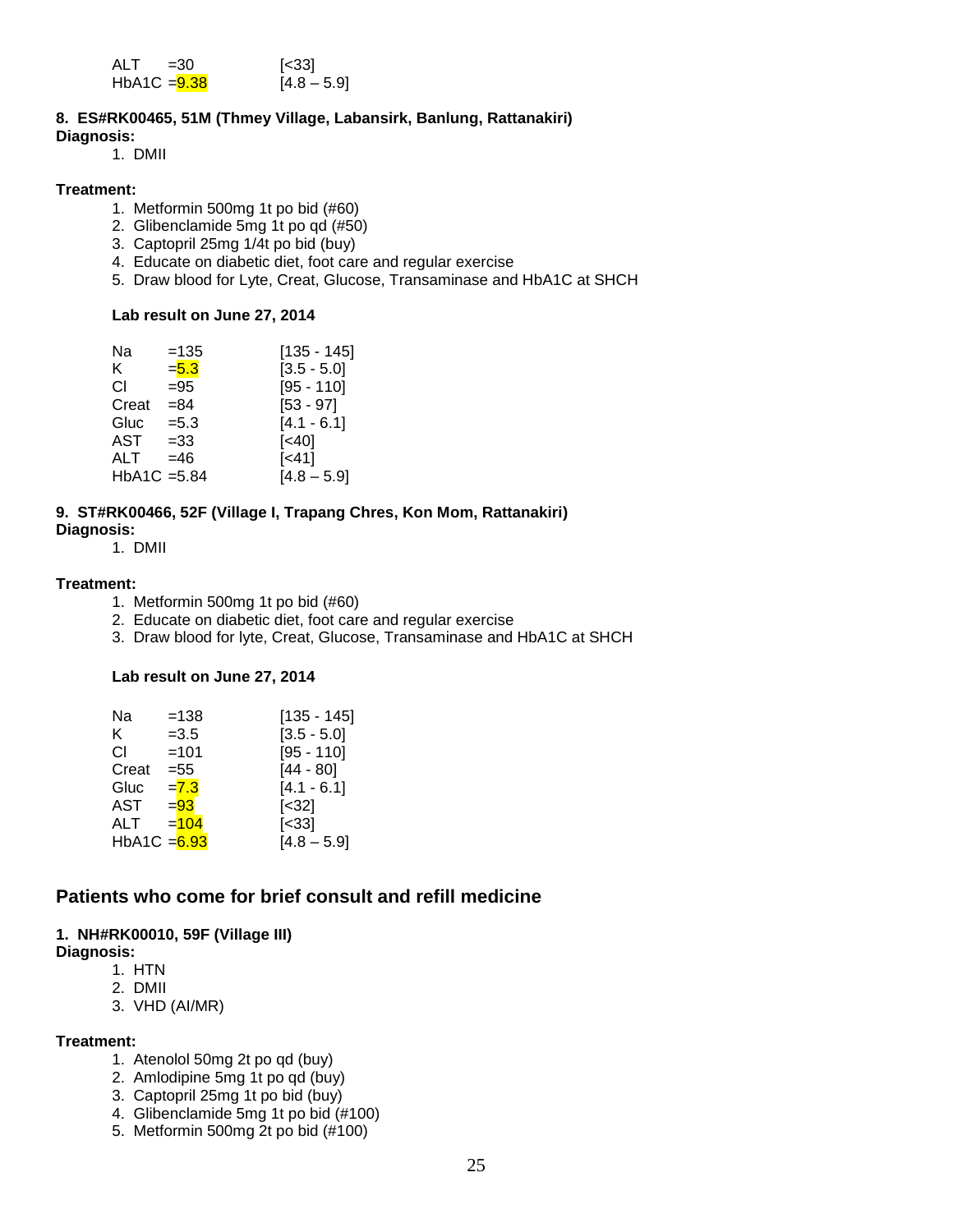- 6. ASA 100mg 1t po qd (buy)
- 7. Draw blood for Creatinine, Glucose, and HbA1C at SHCH

#### **Lab result on June 27, 2014**

| Creat          | $= 55$ | [44 - 80]     |
|----------------|--------|---------------|
| Gluc $= 9.1$   |        | $[4.1 - 6.1]$ |
| $HbA1C = 7.34$ |        | $[4.8 - 5.9]$ |

### **2. KY#RK00069, 65F (Village III)**

#### **Diagnosis:**

1. DMII with PNP

#### **Treatment:**

- 1. Glibenclamide 5mg 2t po bid (#150)
- 2. Metformin 500mg 3t po qAM, 2t po qPM (buy)
- 3. Captopril 25mg 1/2t po bid (buy)
- 4. ASA 100mg 1t po qd (#40)
- 5. Amitriptylin 25mg 1/4t po qhs (#15)

### **3. SP#RK00081, 58F (Village III, LBS)**

### **Diagnosis:**

- 1. HTN
- 2. DMII
- 3. Liver cirrhosis (Hepatitis C)

#### **Treatment:**

- 1. Metformin 500mg 1t po bid (#80)
- 2. Amlodipine 5mg 2t po qd (#100)
- 3. Spironolactone 25mg 1t po bid (#100)
- 4. Propranolol 40mg 1/4t po bid (#30)
- 5. Draw blood for Glucose, and HbA1C at SHCH

### **Lab result on June 27, 2014**

| Gluc           | $= 9.0$ | $[4.1 - 6.1]$ |
|----------------|---------|---------------|
| HbA1C $= 8.91$ |         | $[4.8 - 5.9]$ |

### **4. OT#RK00155, 52F (Bor Keo)**

#### **Diagnosis:**

- 1. HTN
- 2. DMII

#### **Treatment:**

- 1. Insulin NPH 30UI qAM and 17UI qPM (buy)
- 2. Metformin 500mg 1t po qhs (buy)
- 3. Losartan 50mg 1t po qd (buy)
- 4. Atenolol 50mg 1t po qd (buy)
- 5. ASA 100mg 1t po qd (#40)
- 6. Amitriptylin 25mg 1/2t po qhs (#30)
- 7. Follow up with CMC in Phnom Penh

### **5. KK#RK00231, 51F (Village I)**

### **Diagnosis:**

1. DMII

#### **Treatment:**

- 1. Glibenclamide 5mg 1t po bid (#100)
- 2. Metformin 500mg 2t po bid (#100)
- 3. Captopril 25mg 1/4t po bid (buy)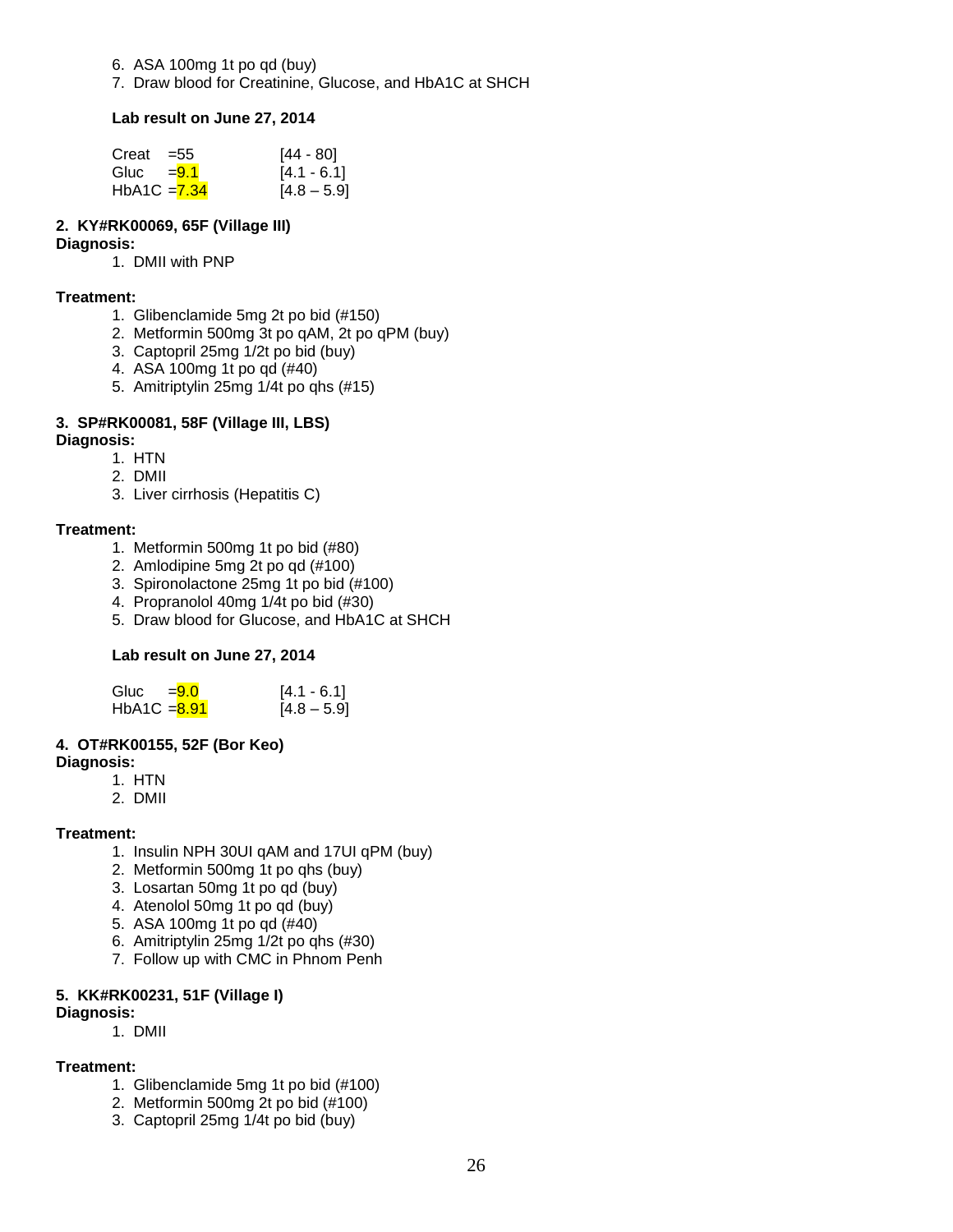### **6. SV#RK00256, 49M (Village I)**

#### **Diagnosis:**

- 1. DMII
- 2. HTN

#### **Treatment:**

- 1. Glibenclamide 5mg 2t po bid (#150)
- 2. Metformin 500mg 3t qAM and 2t qPM (#100)
- 3. Pioglitazone 15mg 2t po qd (buy)
- 4. Captopril 25mg 1t po bid (buy)
- 5. Draw blood for Glucose and HbA1C at SHCH

#### **Lab result on June 27, 2014**

| Gluc            | $=11.2$ | $[4.1 - 6.1]$ |
|-----------------|---------|---------------|
| $HbA1C = 11.44$ |         | $[4.8 - 5.9]$ |

### **7. KC#RK00260, 50F (Village V)**

**Diagnosis:** 

1. DMII

#### **Treatment:**

- 1. Metformin 500mg 1t po bid (#70)
- 2. Captopril 25mg 1/2t po bid (buy)
- 3. ASA 100mg 1t po qd (#40)

#### **8. VC#RK00268, 70M (Bey Srok Village) Diagnosis:**

- 1. DMII
- 2. HTN

#### **Treatment:**

- 1. Metformin 500mg 3t po qAM and 2t qPM (buy)
- 2. Glibenclamide 5mg 2t po bid (buy)
- 3. Pioglitazone 15mg 1t po qd (buy)
- 4. Captopril 25mg 1/2t po bid (buy)
- 5. ASA 100mg 1t po qd (buy)
- 6. Draw blood for Glucose and HbA1C at SHCH

#### **Lab result on June 27, 2014**

| Gluc           | $=13.5$ | $[4.1 - 6.1]$ |
|----------------|---------|---------------|
| HbA1C $=$ 9.71 |         | $[4.8 - 5.9]$ |

#### **9. SS#RK00299, 50F (Thmey Village) Diagnosis:**

- 1. DMII
- 2. HTN
- 

### **Treatment:**

- 1. Glibenclamide 5mg 1t po bid (#100)
- 2. Metformin 500mg 2t po bid (#100)
- 3. Pioglitazone 15mg 1t po qd (buy)
- 4. Captopril 25mg 1/2t bid (buy)
- 5. Amlodipine 5mg 1t po qd (#50)
- 6. ASA 100mg 1t po qd (#40)

### **10. SH#RK00311, 60F (Dey Lor Village)**

- **Diagnosis:**
	- 1. DMII 2. Dilated Cardiomyopathy
-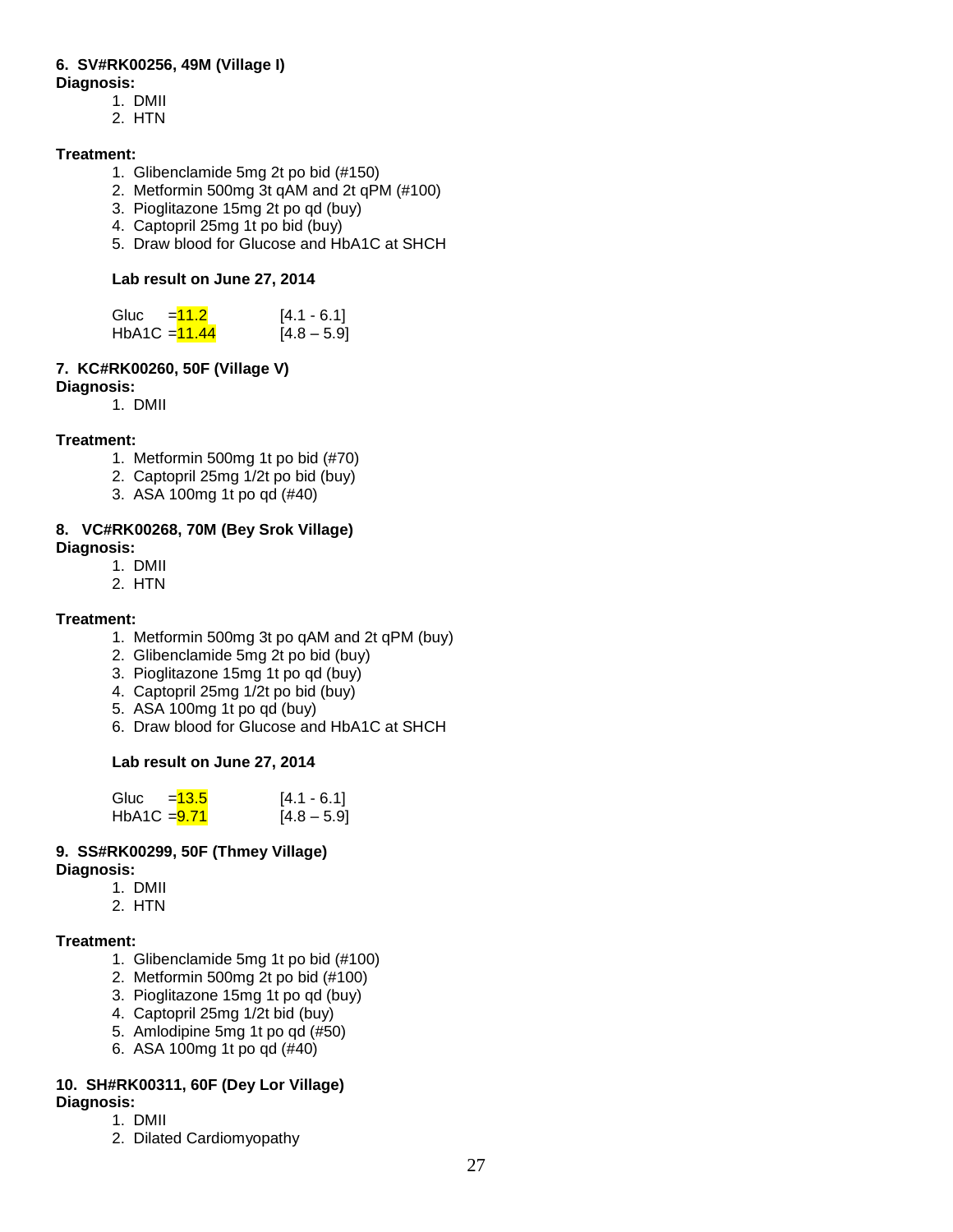#### **Treatment:**

- 1. Metformin 500mg 1t po bid (#100)
	- 2. Glibenclamide 5mg 1t po bid (#100)
	- 3. Amiodarone 200mg 1t po qd (buy)
	- 4. Lorsartan Potassium 50mg 1t po qd (buy)
	- 5. Furosemide 40mg 2t po qd (#100)
	- 6. ASA 100mg 1t po qd (#40)

### **11. CT#RK00318, 33F (Village I)**

#### **Diagnosis:**

1. DMII

#### **Treatment:**

- 1. Metformin 500mg 3t po qAM, 2t po qPM (#100)
- 2. Glibenclamide 5mg 1t po bid (#100)
- 3. Pioglitazone 15mg 1t po qd (buy)

#### **12. TS#RK00320, 53M (Village V)**

#### **Diagnosis:**

- 1. DMII
- 2. HTN

#### **Treatment:**

- 1. Glibenclamide 5mg 2t po bid (#100)
- 2. Metformin 500mg 3t po qAM and 2t po qPM (#80)
- 3. Captopril 25mg 1t po bid (buy)
- 4. Amlodipine 5mg 1t po qd (buy)
- 5. ASA 100mg 1t qd (#40)
- 6. Draw blood for Glucose and HbA1C at SHCH

#### **Lab result on June 27, 2014**

| Gluc           | $= 9.1$ | $[4.1 - 6.1]$ |
|----------------|---------|---------------|
| $HbA1C = 8.35$ |         | $[4.8 - 5.9]$ |

#### **13. HY#RK00341, 43M (Village VI, Labansirk commune) Diagnosis:**

- 1. DMII
- 2. HTN
- 3. Hyperlipidemia

#### **Treatment:**

- 1. Metformine 500mg 2t po bid (#100)
- 2. Glibenclamide 5mg 2t po bid (buy)
- 3. Atenolol 100mg 1/4t po qd (#15)
- 4. Captopril 25mg 1/2t po bid (buy)
- 5. Amitriptylin 25mg 1/4t po qhs (#15)
- 6. Draw blood for Glucose and HbA1C at SHCH

#### **Lab result on June 27, 2014**

| Gluc            | $= 9.1$ | $[4.1 - 6.1]$ |
|-----------------|---------|---------------|
| $HbA1C = 10.42$ |         | $[4.8 - 5.9]$ |

### **14. LV#RK00369, 56F (Village I, LBS)**

### **Diagnosis:**

- 1. DMII with PNP
- 2. HTN

#### **Treatment:**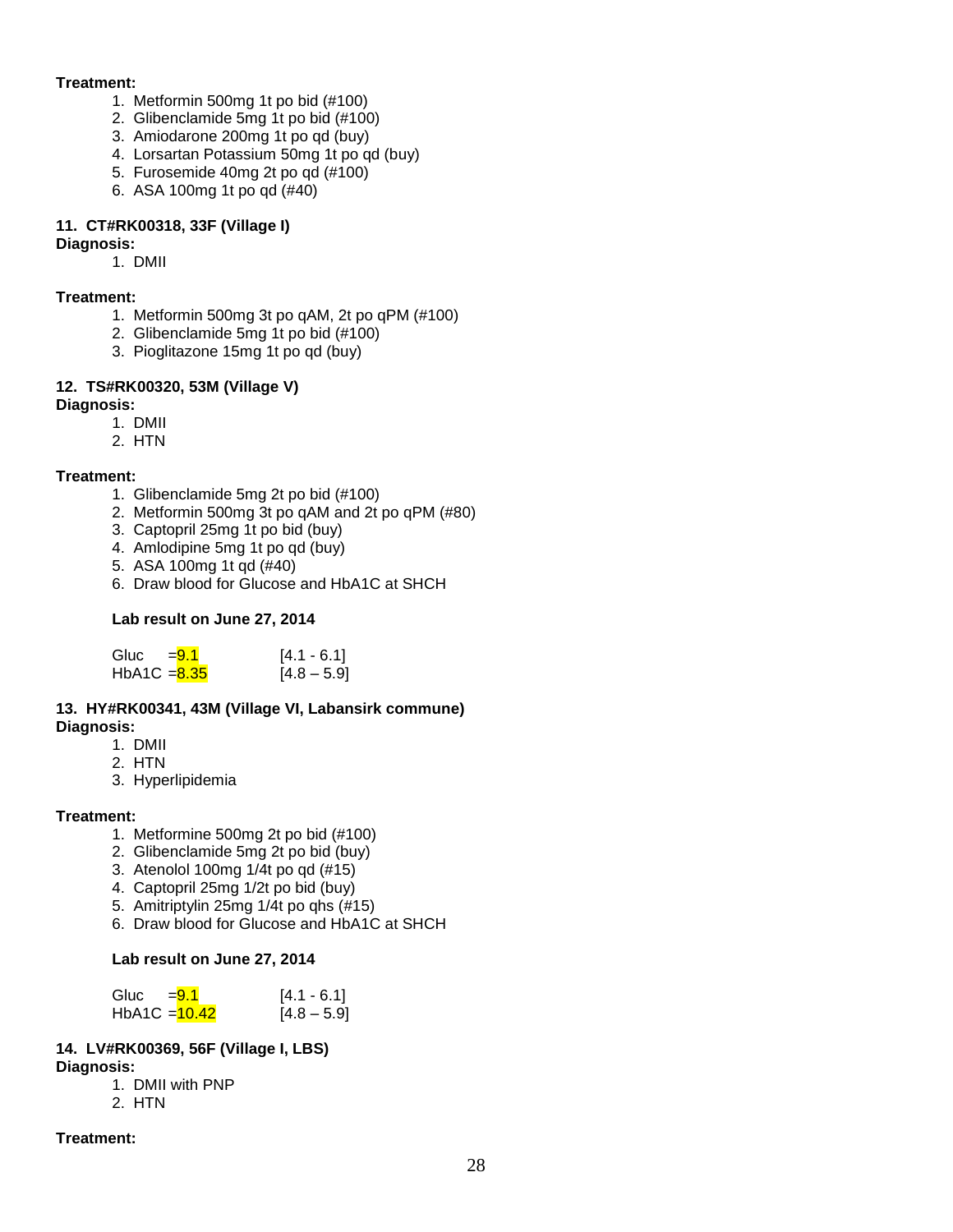- 1. Metformin 500mg 3t po qAM and 2t po qPM (#100)
- 2. Glibenclamide 5mg 2t po bid (#100)
- 3. Pioglitazone 15mg 2t po qd (buy)
- 4. Captopril 25mg 1/2t po bid (buy)
- 5. Amitriptyline 25mg 1/4t po qhs (#15)

### **15. CS#RK00390, 52F (Village I, LBS)**

#### **Diagnosis:**

- 1. DMII
- 2. HTN
- 3. Obesity

#### **Treatment:**

- 1. Metformin 500mg 3t po qAM and 2t po qPM (buy)
- 2. Glibenclamide 5mg 1t po bid (#100)
- 3. Captopril 25mg 1t po bid (buy)
- 4. Amlodipine 10mg 1t po bid (buy)
- 5. HCTZ 25mg 1t po qd (#50)
- 6. Atenolol 50mg 1/2t po qd (buy)

#### **16. SS#RK00395, 51F (Village I, Bor Keo) Diagnosis:**

- 1. DMII
	- 2. HTN

#### **Treatment:**

- 1. Metformin 500mg 1t po qhs (#50)
- 2. Glibenclamide 5mg 1t po qd (#50)
- 3. Captopril 25mg 1/2t po bid (#buy)
- 4. Fenofibrate 100mg 1t po qd (buy)
- 5. Atenolol 100mg 1/4t po qd (#15)

#### **17. CM#RK00399, 52F (Village IV, Kachagn, Banlung) Diagnosis:**

- 1. DMII
- 2. HTN

#### **Treatment:**

- 1. Metformin 500mg 2t po bid (#100)
- 2. Glibenclamide 5mg 1t po bid (buy)
- 3. Captopril 25mg 1t po bid (buy)
- 4. Atenolol 100mg 1/2t po qd (#25)
- 5. Amlodipine 5mg 1t po qd (buy)
- 6. ASA 100mg 1t po qd (#40)
- 7. Draw blood for Creatinine, Glucose, and HbA1C at SHCH

#### **Lab result on June 27, 2014**

| Creat         | $=109$ | [44 - 80]     |
|---------------|--------|---------------|
| Gluc $=$ 3.6  |        | $[4.1 - 6.1]$ |
| HbA1C $=6.45$ |        | $[4.8 - 5.9]$ |

#### **18. RR#RK00413, 51F (Peark, Yalung, Oyadav) Diagnosis:**

- 1. DMII
- 2. HTN

#### **Treatment:**

- 1. Metformin 500mg 1t po bid (#60)
- 2. Glibenclamide 5mg 1t po qd (#50)
- 3. Captopril 25mg 1t po qd (buy)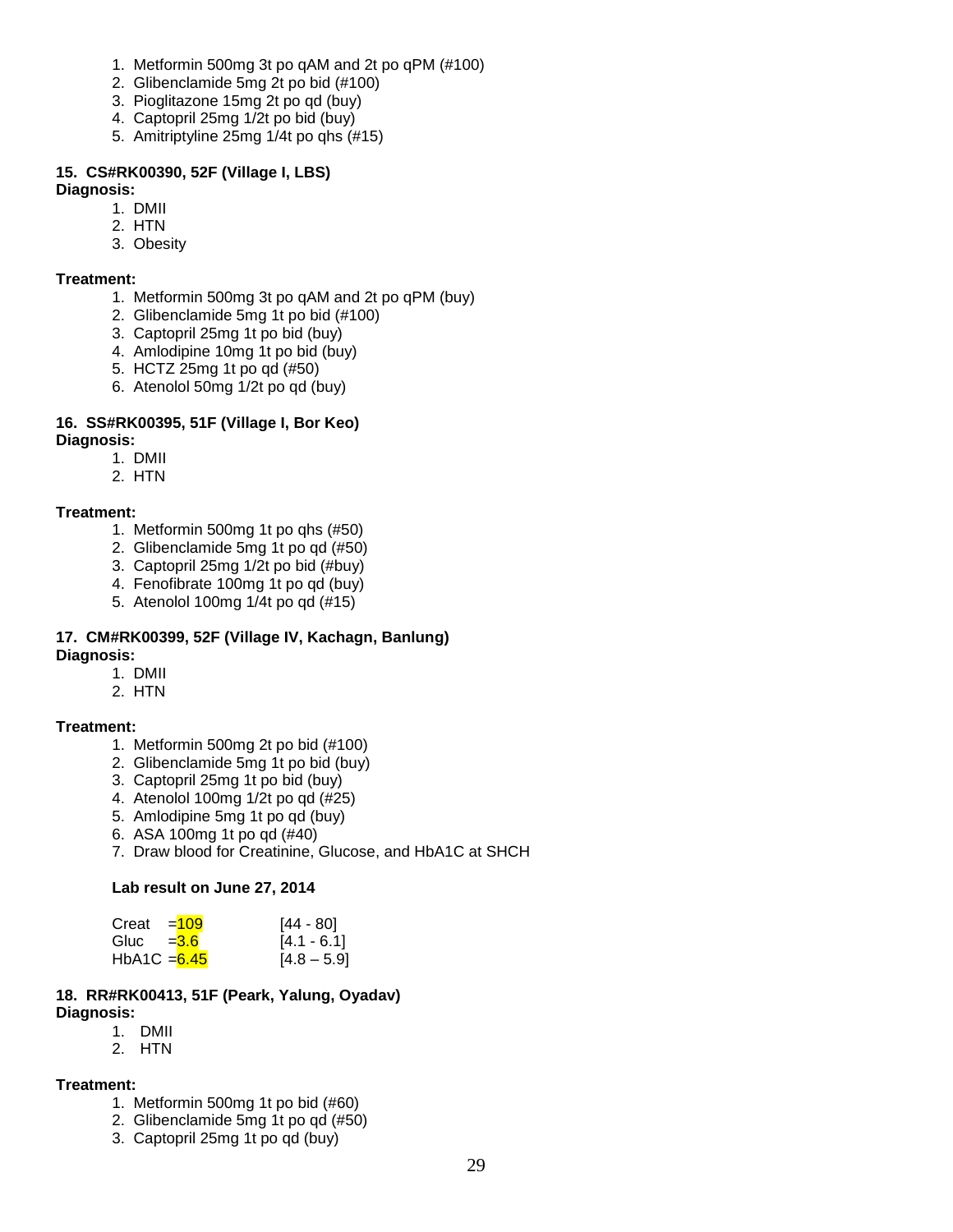4. Draw blood for Creatinine, Glucose, and HbA1C at SHCH

#### **Lab result on June 27, 2014**

| Creat         | $= 100$ | [44 - 80]     |
|---------------|---------|---------------|
| Gluc =6.5     |         | $[4.1 - 6.1]$ |
| HbA1C $=7.58$ |         | $[4.8 - 5.9]$ |

**19. MH#RK00415, 56M (Akphivath Village, Labansirk, Banlung) Diagnosis:**

- 1. DMII
- 2. HTN

#### **Treatment:**

- 1. Metformin 500mg 1t po bid (buy)
- 2. Glibenclamide 5mg 1t po bid (#100)
- 3. Captopril 25mg 1t po bid (buy)
- 4. ASA 100mg 1t po qd (#40)

#### **20. YC#RK00416, 43M (Chey Chumnas Village, Labansirk, Banlung) Diagnosis:**

1. HTN

#### **Treatment:**

- 1. Captopril 25mg 1t po bid (buy)
- 2. Amlodipine 5mg 1t po qd

#### **21. SC#RK00422, 45M (Village I, Lamenh, Borkeo) Diagnosis:**

1. DMII

2. HTN

#### **Treatment:**

- 1. Glibenclamide 5mg 1t po qd (#50)
- 2. Captopril 25mg 1/2t po bid (buy)
- 3. ASA 100mg 1t po qd (#40)

#### **22. CT#RK00436, 48F (Village I, Lamenh, Borkeo)**

**Diagnosis:**

1. HTN

#### **Treatment:**

- 1. Captopril 25mg 1/2t po bid (buy)
- 2. HCTZ 25mg 2t po qd (#50)

### **23. LL#RK00444, 92F (Village VI, Beung Kanseng, Banlung)**

#### **Diagnosis:**

- 1. CHF
	- 2. A-fib
	- 3. Bi-atrium dilate
	- 4. Valvulo-heart disease (TR, AR, MR, AS)

#### **Treatment:**

- 1. Digoxin 0.25mg 1/2t po qd (#30)
- 2. Enalapril 5mg 1/2t po qd (#30)
- 3. Furosemide 40mg 1/4t po qd (#15)
- 4. ASA 100mg 1t po qd (#40)

#### **24. LS#RK00457, 62M (Village I, Lamenh Commune, Bokeo district) Diagnosis:**

1. DMII